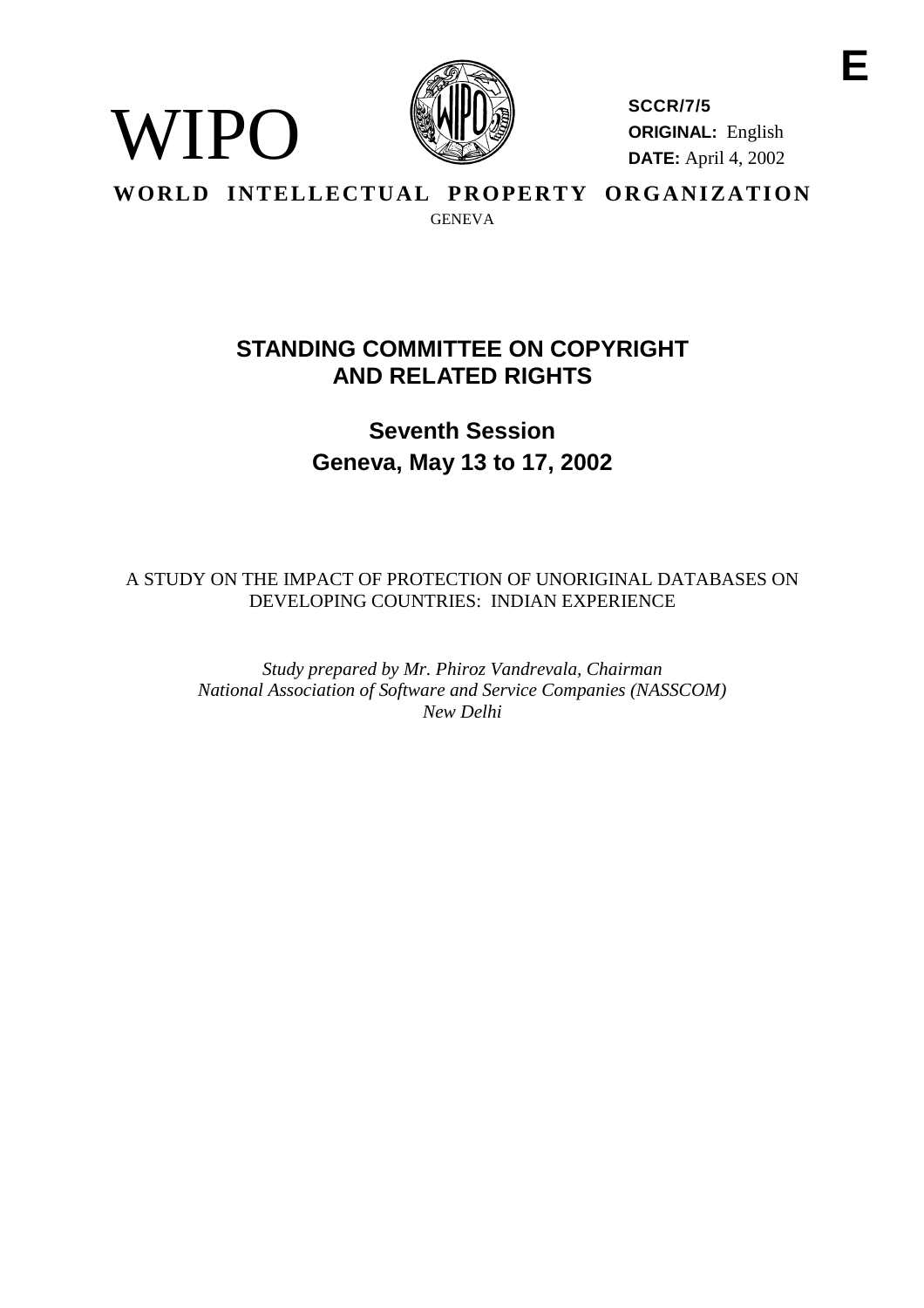# **SCCR/7/5** page i

# TABLE OF CONTENTS\*

# Page

| I.        |    |                                        |                                                                                                                                     |  |  |  |  |
|-----------|----|----------------------------------------|-------------------------------------------------------------------------------------------------------------------------------------|--|--|--|--|
|           | A. |                                        |                                                                                                                                     |  |  |  |  |
|           |    | (a)<br>(b)<br>(c)<br>(d)<br>(e)<br>(f) |                                                                                                                                     |  |  |  |  |
| <b>B.</b> |    |                                        |                                                                                                                                     |  |  |  |  |
|           |    | (a)<br>(b)                             | Centre for Monitoring the Indian Economy (CMIE), Bombay  16<br>(i)<br>Tata Energy Research Institute (TERI) Publications 16<br>(ii) |  |  |  |  |
|           |    | (c)                                    |                                                                                                                                     |  |  |  |  |
|           |    | (d)                                    |                                                                                                                                     |  |  |  |  |
|           |    | (e)                                    |                                                                                                                                     |  |  |  |  |

 $\ast$ At the request of its member States, WIPO commissioned, in 2001, five studies on the economic impact of the protection of non-original databases in developing countries and countries in transition. This study, one of those five, contains the research and opinions of only its author and does not in any way reflect the views or position of WIPO.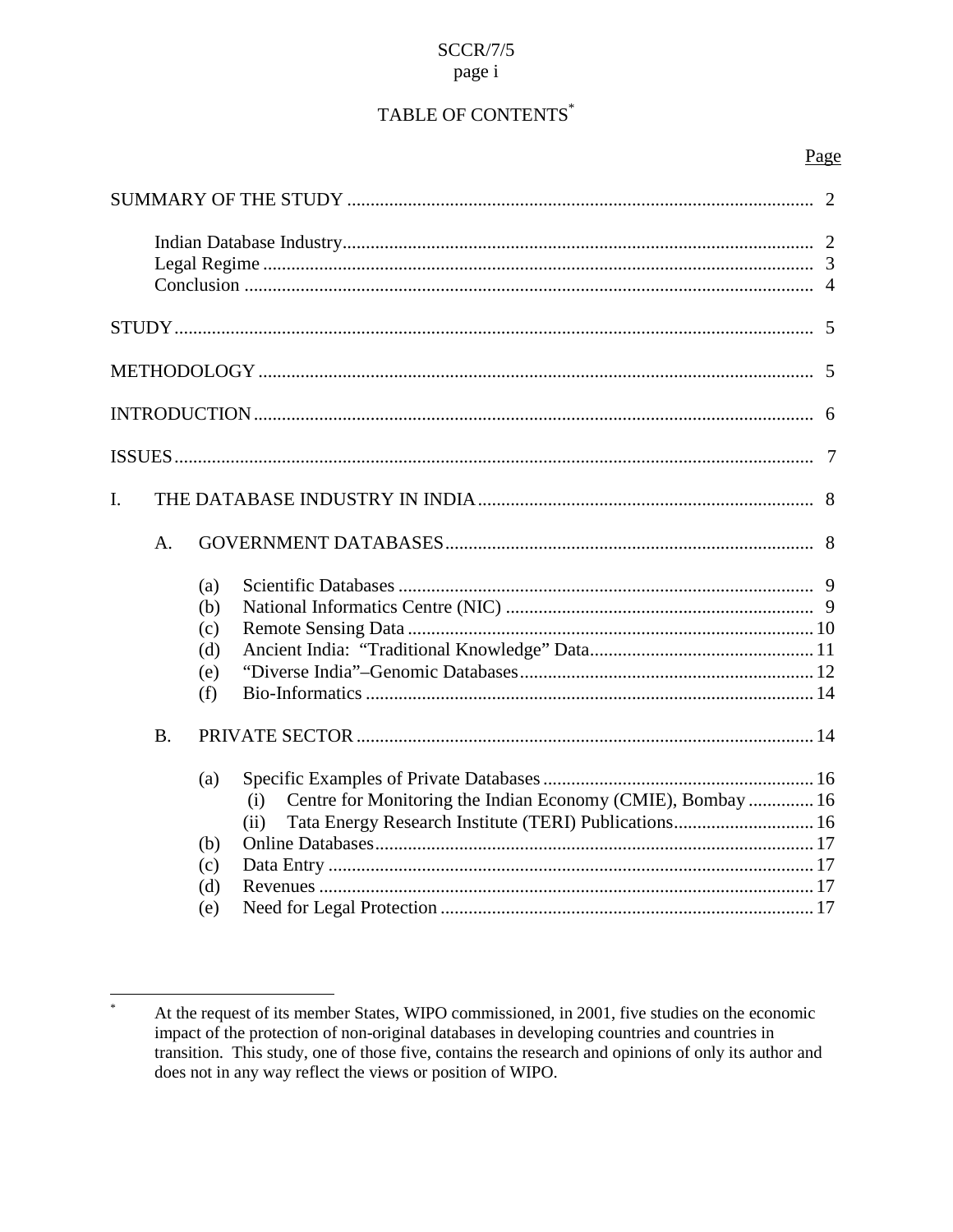# $SCCR/7/5$ page ii

# Page

<span id="page-2-0"></span>

|      |                                 | (a)<br>(b) |  |  |  |
|------|---------------------------------|------------|--|--|--|
| II.  |                                 |            |  |  |  |
| III. |                                 |            |  |  |  |
|      | (a)<br>(b)<br>(c)<br>(d)<br>(e) |            |  |  |  |
|      |                                 |            |  |  |  |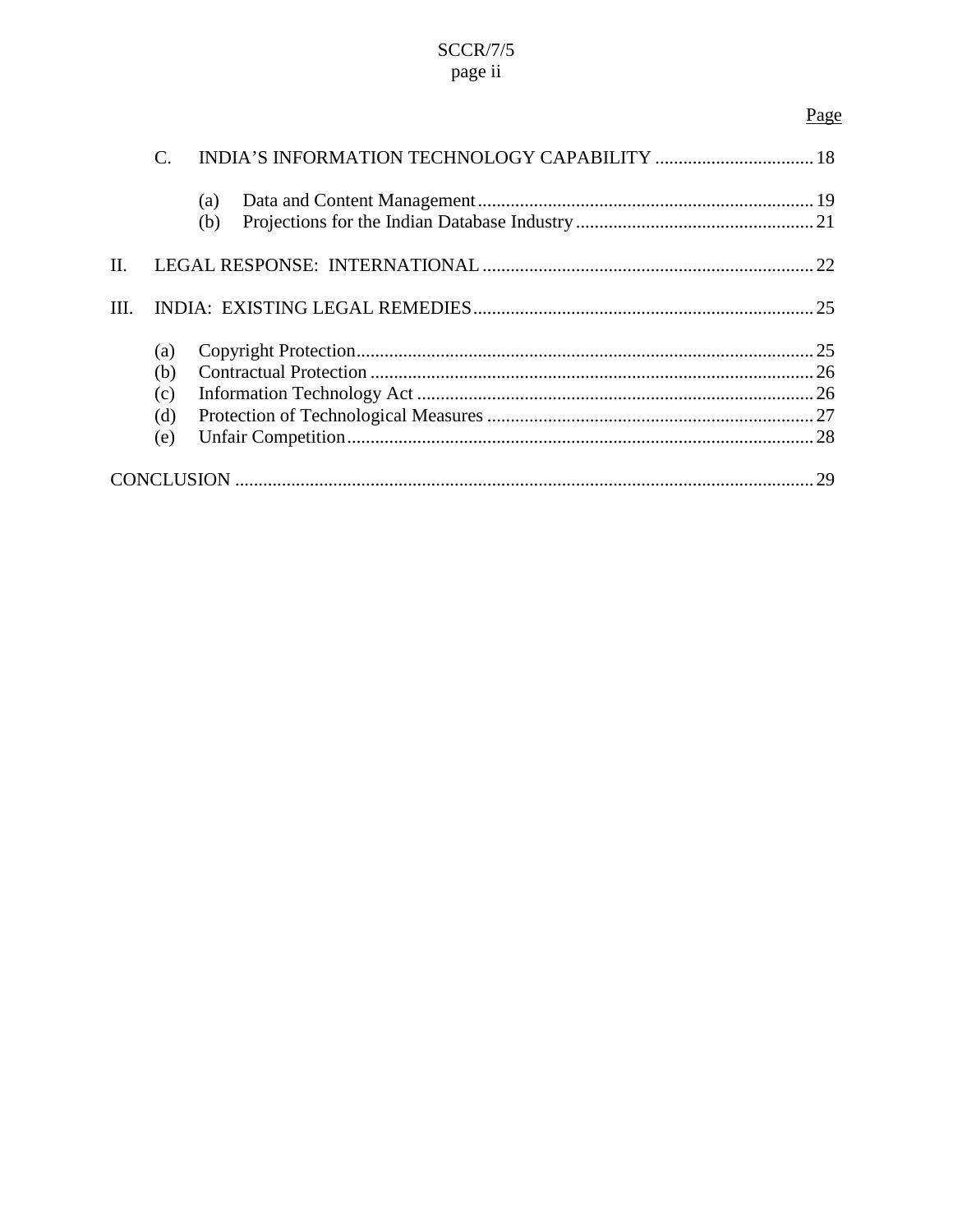# SUMMARY OF THE STUDY

<span id="page-3-0"></span>With the advent of the digital era and the consequent increase in the creation and dissemination of electronic databases, calls have been made for a regime that would protect even unoriginal databases, i.e. databases that lack the requisite originality/creativity to qualify for copyright protection, but that nonetheless, involve a substantial investment/effort.

It therefore becomes important to determine as to whether countries and in particular, developing nations such as India need to provide for some sort of *sui generis* protection in favor of "unoriginal databases." This determination would, to a large extent, depend on the status of the database industry in India.

# Indian Database Industry

An analysis of the Indian database industry reveals the following:

(a) 80% of the databases in India still emanate from the domain of the Government.

 (b) Only a small portion of the above data (about 40%) is available to the general public. The remaining 60% of data is either internal data that is department specific and therefore holds no relevance for the general public or "classified," as it includes sensitive information pertaining to atomic research, space research, defense research, etc.

(c) The private database industry, though a mushrooming one is still fragmented at the moment. Owing to the fragmented nature of this industry, documented data/statistics relating to this industry are hard to come by.

 (d) As is usual with government data, most of it is not commercialized. Apart from the fact that the government intends to encourage scientific research through the wide dissemination of data, another reason for non-commercialization could be that most of the data generated by the government is raw and needs to be analyzed and classified further in order to be useful.

(e) One area that has seen that some sort of commercialization is Remote Sensing Data. With its advanced capabilities in remote sensing, the National Remote Sensing Agency (NRSA) has begun to commercialize the various data generated by *inter alia*, selling it to various other countries.

 of the "database" industry, where the key subject matter is "data." Therefore, absent a finding *sui generis* system in India to protect the industry may not be felt. (f) The traditional argument that stronger Intellectual Property Regimes would facilitate the transfer of technology to the developing countries does not hold good in the case that the industry is either a well-developed one or has such potential, the need for a separate

 (g) Currently, the range of database companies in India are the same as in any other information, etc. These sectors offer little competitive advantage for the Indian database part of the world, i.e. databases containing legal information, banking and financial information, market research information, stock market information, ticketing and travel industry and therefore it becomes important to look into sectors that could be potential niche areas, having tremendous commercial potential.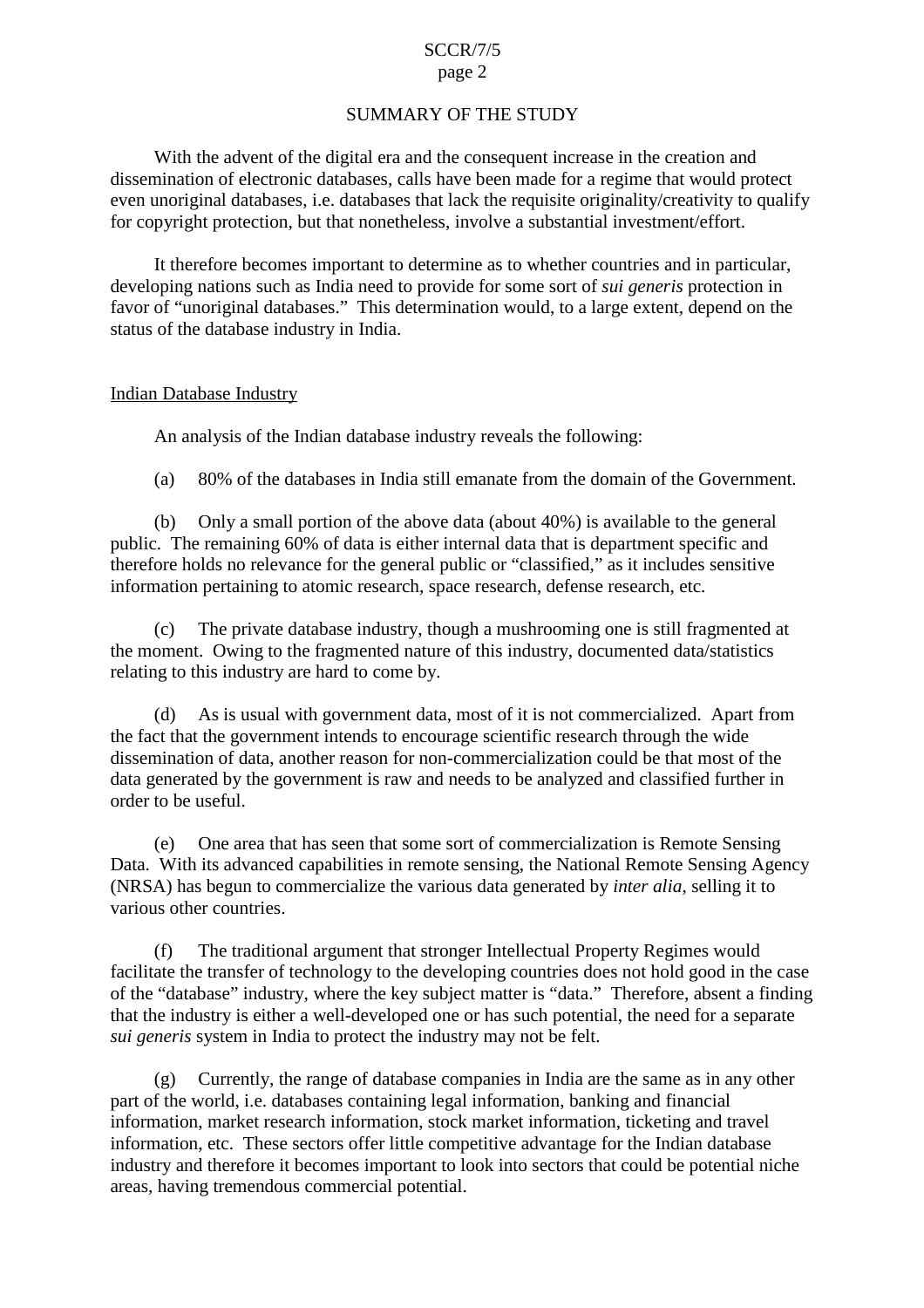<span id="page-4-0"></span>(h) The potential for data generation and consequent wealth creation is perhaps the strongest in three broad areas:

(i) Traditional Knowledge Data

 folklore, art, etc. It is only now that the Government has felt the need to document this procurement of various literature on traditional medicinal systems, such as Ayurveda and the scientific classification of this information as would enable an easy retrieval of the same. Owing to India being one of the most ancient civilizations in the world, it has tremendous reserves of traditional knowledge such as traditional medicinal knowledge, traditional knowledge. To given an example of one such initiative, the Government has initiated the Traditional Knowledge Digital Library (TKDL) program; this involves the With this surge in documentation, traditional knowledge databases would gain prominence and command high revenues.

(ii) Genomic Data

 India has perhaps the most diverse population in the world; consequently its diverse gene pool would be very attractive for medical researchers. Another sector that could see huge revenues is the genomic industry in India.

 in the world; thereby making it a potentially rich source of animal/plant/microbial genomic revenues for the country. Besides human genomic data, India is rated as one of the "biodiversity" hotspots data. The potential uses of this vast and varied genomic data could bring in substantial

Further India's information technology potential could be leveraged in the genomic industry to catapult India as a leader in the Bio-informatics sector.

(iii) Information Technology

 IT super-power could be leveraged to aid the growth of the Indian database industry. Advances in information technology have helped unleash a wide variety of databases and consequently given a major fillip to the database industry. India's status as an

The Government has recognized this fact and had, in one of its reports, identified "database creation" as one of its priorities. The IT task force, constituted by the Government, had in its IT action plan, included "databases" within the broad definition of the "content industry" and identified ways and means in which this industry could be developed.

# Legal Regime

Although India does have a very strong copyright regime, which had till date been in *pari materia* with the UK "sweat of the brow" doctrine, a recent decision by the Delhi High Court seems to cast a doubt on whether the Indian Copyright regime protects "unoriginal" databases. Further, India has not recognized a separate tort of unfair competition/ misappropriation and therefore this common law right may not be available to protect the efforts of the Indian database industry.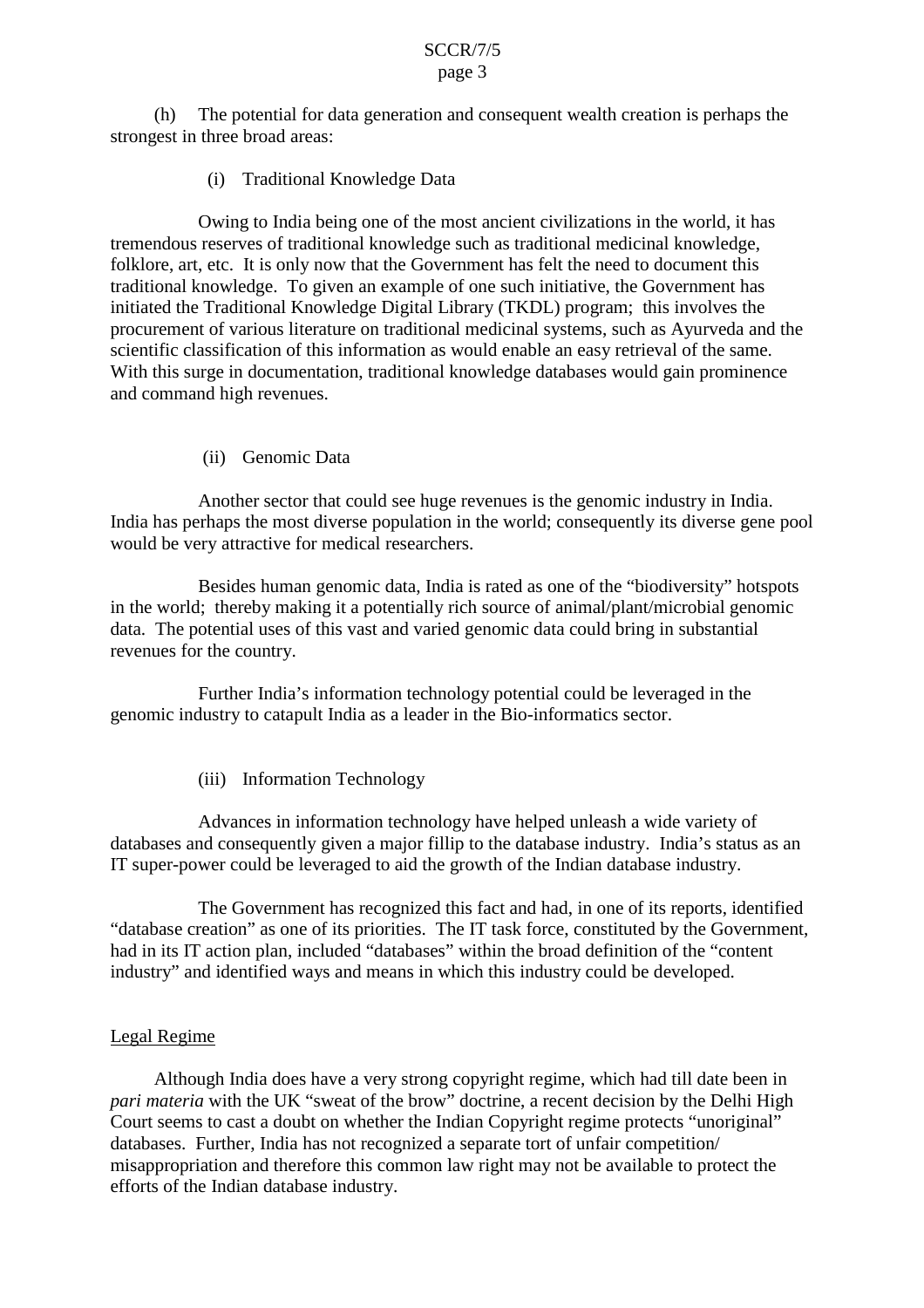<span id="page-5-0"></span>In this context and in order to attract more investment to the database industry in India, it is critical that India provide for a protection regime that would help protect unoriginal databases.

# **Conclusion**

India is "ancient, diverse and mathematical." The "ancient" quality of India translates into an immense wealth of "traditional knowledge." The "diverse" quality translates into a varied gene/blood pool and consequently a wealth of genomic data. The "mathematical" quality translates into India's IT capability, which would then be used to leverage the database industry in general.

 in favor of the academic and research community. The argument that government data cannot Government has now started commercializing its data, especially in areas where it is The problem of potential non-access could be solved by carving out specific exceptions be commercialized does not hold much ground in the light of the fact that the Indian technologically advanced, such as remote sensing. More importantly, with the digital era churning out tons of data today, one should structure the regime in such a way that mere data is not protected; rather only databases that involve the expenditure of substantial investment/resources should be protected. One also needs to clearly define what constitutes a "database."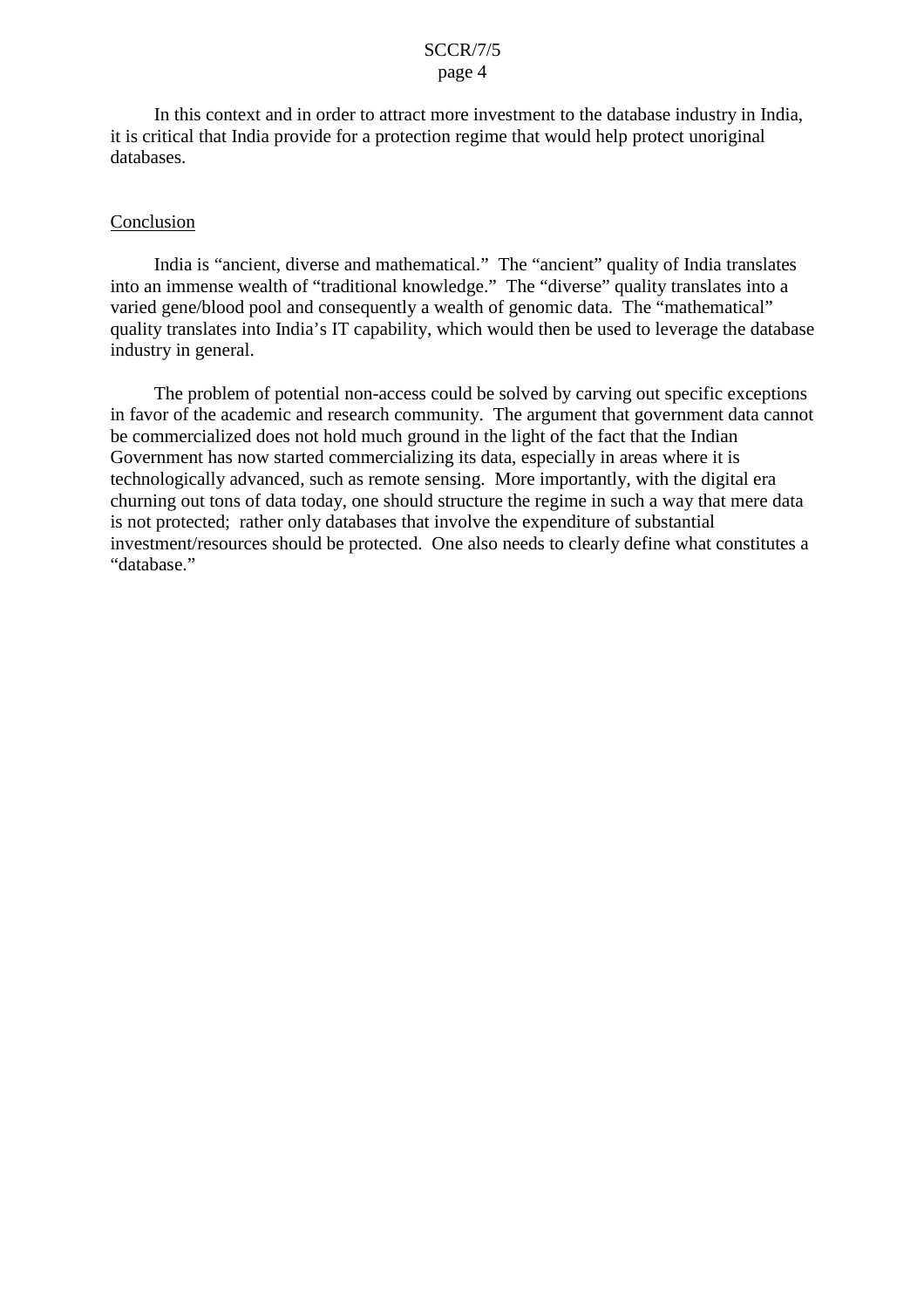# **STUDY**

# <span id="page-6-0"></span>METHODOLOGY

As the topic itself suggests, this paper is a study of the Indian database industry in order to determine whether the creation/generation of unoriginal databases by the industry warrants protection.

Since the database industry in India is not organized at the moment, documented data/statistics relating to this industry were hard to come by. Therefore, industry figures and perspectives have largely been based on interviews with key personnel from the industry; the figures given by them are at best an approximation. Apart from these interviews, other data on the industry was procured from the Internet.

The paper is sub-divided into various chapters as follows:

� The Introduction gives a broad outline of the database industry in general and the various "protection" concerns that have arisen in today's digital age.

- Chapter I then goes on to discuss the database industry in India, including both the government and private sectors. Since the issue of protection of unoriginal database has assumed tremendous significance in the light of the digital revolution, this chapter will also focus on India's IT capability and the consequential potential to generate more databases.

� Chapter II details out the international legal response (in particular the European and the US response) to the concerns raised by the database industry in general.

- Chapter III charts out the Indian legal system, in so far as protection for the database industry is concerned.

 carved out, in order to ensure that genuine access to the scientific and research community is � The Conclusion highlights the fact that for this burgeoning industry in India, additional protection is imperative. However, certain specific exceptions will have to be un-impeded.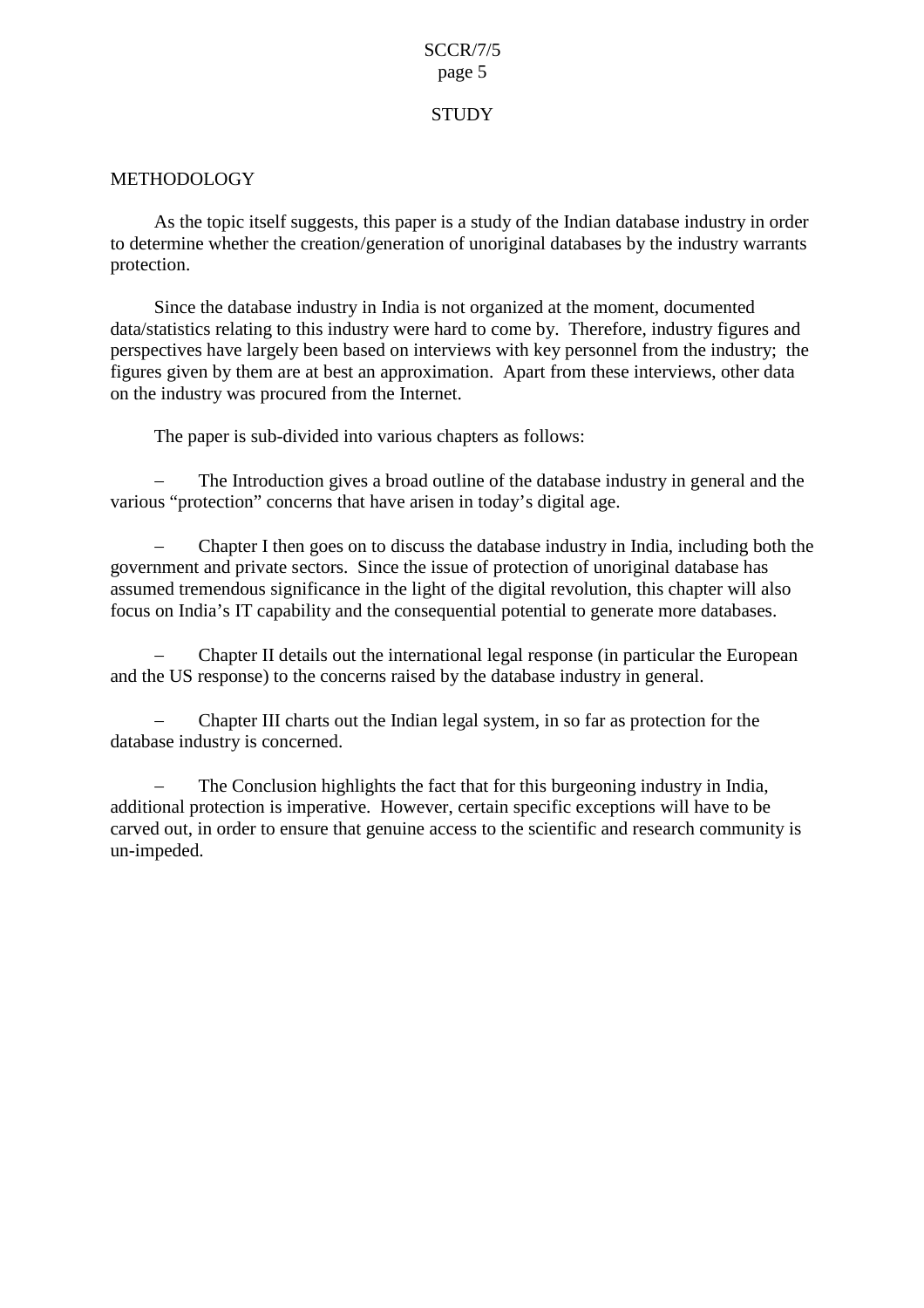# <span id="page-7-0"></span>**INTRODUCTION**

 In an information society, databases containing and cross-referencing all types of information and presenting such information in an easily accessible form are of immense value. The databases are a vital element in the development of a global information infrastructure and an essential tool in promoting economic, cultural and technological advancement.<sup>1</sup>

The overall landscape of the database industry has altered considerably over the years with the technological advancements providing new mediums for making the information goods available to the consumers. The convergence of digital computing and telecommunications technologies in the 1990's led to an unprecedented boom in the information industry.<sup>2</sup> Not only was the collection, compilation and arrangement of the information simplified but the dissemination and distribution of such information also made easy. This no doubt created an enormous capacity for the mobilization and expansion of global scientific and technical resources.<sup>3</sup>

 Consequently the database industry has come to mean various commercial and noncommercial activities relating to the bibliographic, textual and statistical databases as well as the information, education and entertainment materials in the electronic form including audio, video and multimedia forms.

As the technological advancements are in a state of flux, the database owners are constantly required to make substantial investments to keep pace with the new developments. However it is argued that the traditional intellectual property regimes have failed to protect the interests of the database owners. Thus the database providers have lobbied with the lawmakers across the world to provide *sui generis* right in the contents of their database so as to safeguard the investments that they have to make in the collection, compilation and management of the databases.<sup>4</sup>

<sup>&</sup>lt;sup>1</sup> Preamble to the WIPO Draft Treaty on Intellectual Property in Respect of Databases available at *http://www.wipo.org/eng/diplconf/6dc\_all.htm,* visited on January 3, 2002.

<sup>&</sup>lt;sup>2</sup> See e.g. Robert. P Merges, *"The End of Friction? Property Rights and Contract in the "Newtonian" World of Online Commerce,"* 12 Berkeley. Tech L.J. (1997); Julie E. Cohen,  *"Lochner in Cyberspace: The New Economic Orthodoxy of Rights Management"*, 97 Mich L.R. 462 (1998).

<sup>&</sup>lt;sup>3</sup> The use of computers made it economically feasible to collect, store, manage and deliver huge  *blocks of knowledge, especially in the observational sciences."* See Chapter IV, "Bits of *amounts of data at a time when continuously expanding databases have become the building*  Power," c.f. J.H. Reichman and Pamela Samuelson, *"Intellectual Property Rights in Data",* 50 Vand. L.R., 51 (1997).

<sup>&</sup>lt;sup>4</sup> See J.H. Reichman and Pamela Samuelson, *"Intellectual Property Rights in Data"*, 50 V and L.R., 51 (1997).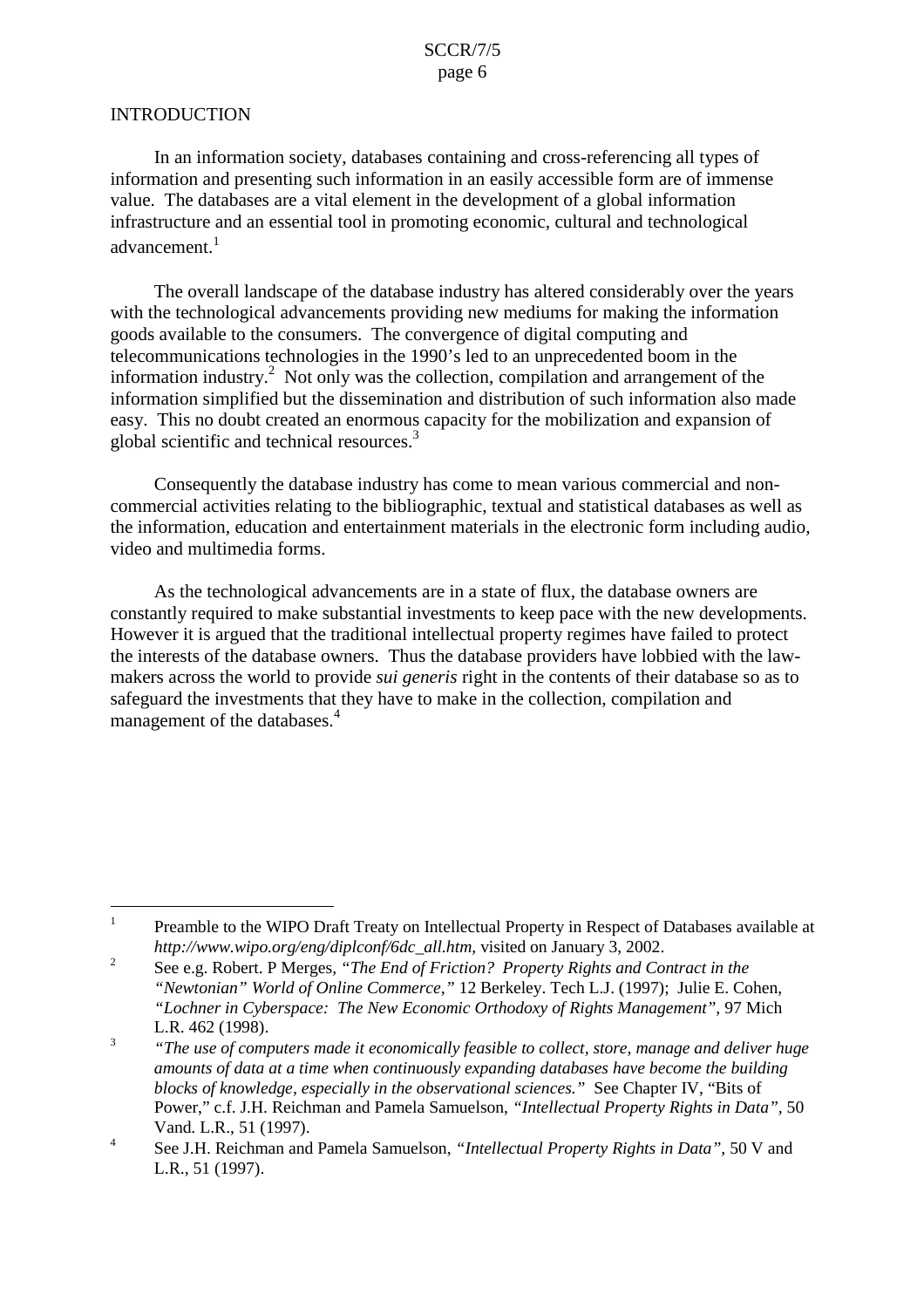# <span id="page-8-0"></span>**ISSUES**

The main issues are highlighted as under:

 1. Whether a developing country such as India requires a separate *sui generis* legislation for the protection of unoriginal databases?

2. If yes, how do we reconcile this right, with providing un-impeded access to information by the scientific and research community?

To elaborate:

1. The main concern of the database industry while soliciting enhanced protection has been an effective remedy against the problem of infringement. It is most vehemently contended that infringement/piracy could become a potential disincentive to the creation of new value-added databases. The advent of electronic databases has amplified the problem of piracy with the databases being expensive to make but cheap to  $\text{copy}^5$ . It also argued that whereas with effective legal protection, database providers would have the confidence to

 willingly disseminate data and thus make the information more readily accessible. 2. The calls by the database industry for additional protection have sparked off a demands of the database industry for additional protection. It is argued by them that the facts vociferous debate on the level of protection justified so that the access to information is not unduly hampered. The scientific and academic community has all along countered the and ideas are building blocks of intellectual discourse and should not be removed from the public domain. These communities fear that the extent of protection sought by the database industry would inevitably lead to mini-monopolies over information.

 The most potent of the arguments put forward by the scientific community against research. It is felt that the recognition of the legitimate concerns of and incentives for community in their legitimate pursuits which are of immense value to society. In the words attempts at commodification of data is that it would jeopardize basic and applied scientific commercial database producers should not lead to undue restrictions for the scientific of Paul A David:<sup>6</sup>

*"We really do not know how much further the current rush towards privatization of scientific and technological knowledge can go before it starts to seriously undermine the inherited structure of fragile conventions and institutions that support cop-operative research activities, thereby setting in motion the contraction of the global domain of open scientific enquiry."* 

The scientific community argues that there is no justification for additional avenues of protection for databases, as the existing legal remedies are sufficient for the effective

<sup>&</sup>lt;sup>5</sup> In fact, the European Union had initially restricted its draft *sui generis* directive to the electronic media. It was only later that this was extended to the print media as well. See Reichman, supra note 4.

<sup>&</sup>lt;sup>6</sup> Paul A. David, *"The Digital Technology Boomerang: New Intellectual Property rights threaten global "open science."* (See *www-econ.stanford.edu/faculty/workp/swp01005.pdf,* visited on January 7, 2002*)*.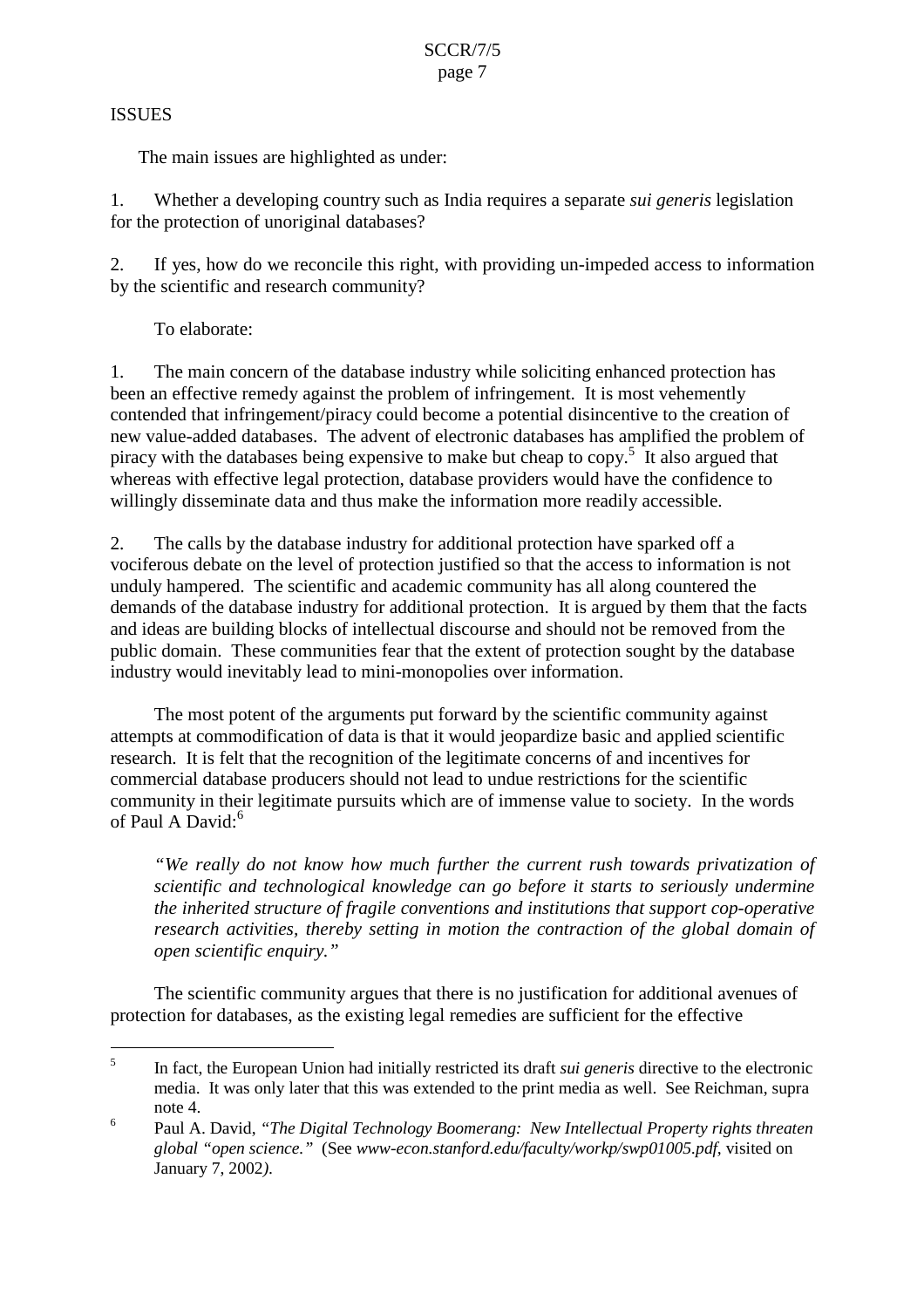<span id="page-9-0"></span>protection of database providers. It is alleged that the assertion that investors are deterred by a perceived lack of incentives remains anecdotal and unsubstantiated.

#### $\mathbf{I}$ THE DATABASE INDUSTRY IN INDIA

As to whether there exists a specific "database industry" at all in India is a debatable proposition. However, although the industry may appear to be fragmented at the moment, there is no denying fact that it has great potential for growth.

Most databases in India still continue to emanate from the domain of the government. A conservative estimate of the percentage of government databases in India pegs it at 80% of the total databases created/generated in India.<sup>7</sup>

 specific requirements of the particular company/industry. It is estimated that approximately databases/agencies.<sup>8</sup> However, though 80% of the data generated in India is by the to atomic research, space research, defense research etc. A. GOVERNMENT DATABASES In fact, the mushrooming database industry in the private sector relies heavily on the data generation by the government agencies, which data are then processed according to the 80% of the data in databases created by the private enterprises are procured from government government, only a small portion (about  $40\%$ ) is available to the general public.<sup>9</sup> The remaining 60% of data is either internal data that is department specific and therefore holds no relevance for the general public or "classified," as it includes sensitive information pertaining

# **GOVERNMENT DATABASES**

Today, various government agencies are engaged in the collection/generation of large amounts of data including *economic, demographic, socio-demographic audit, agriculture, commerce, communication, energy, environment, finance, food and civil supplies, health and family welfare, home affairs, human resources development, industry, information and broadcasting law & justice, parliamentary affairs & tourism, personnel, public grievances and pension, petroleum and natural gas, planning, program, implementation, science and technology, steel and mines, surface transport, and urban development* data.

 of data, another reason for non-commercialization could be that most of the data generated by As is usual with government data, most of it is not commercialized. Apart from the fact that the government intends to encourage scientific research through the wide dissemination the government is raw and needs to be analyzed and classified further in order to be useful.

 $Id.$ 

<sup>&</sup>lt;sup>7</sup> Per statement of Dr. Chandra Gupta, Head of Computerized Data Collection, CSIR (these figures are mere approximations).

 $\frac{8}{9}$  Id.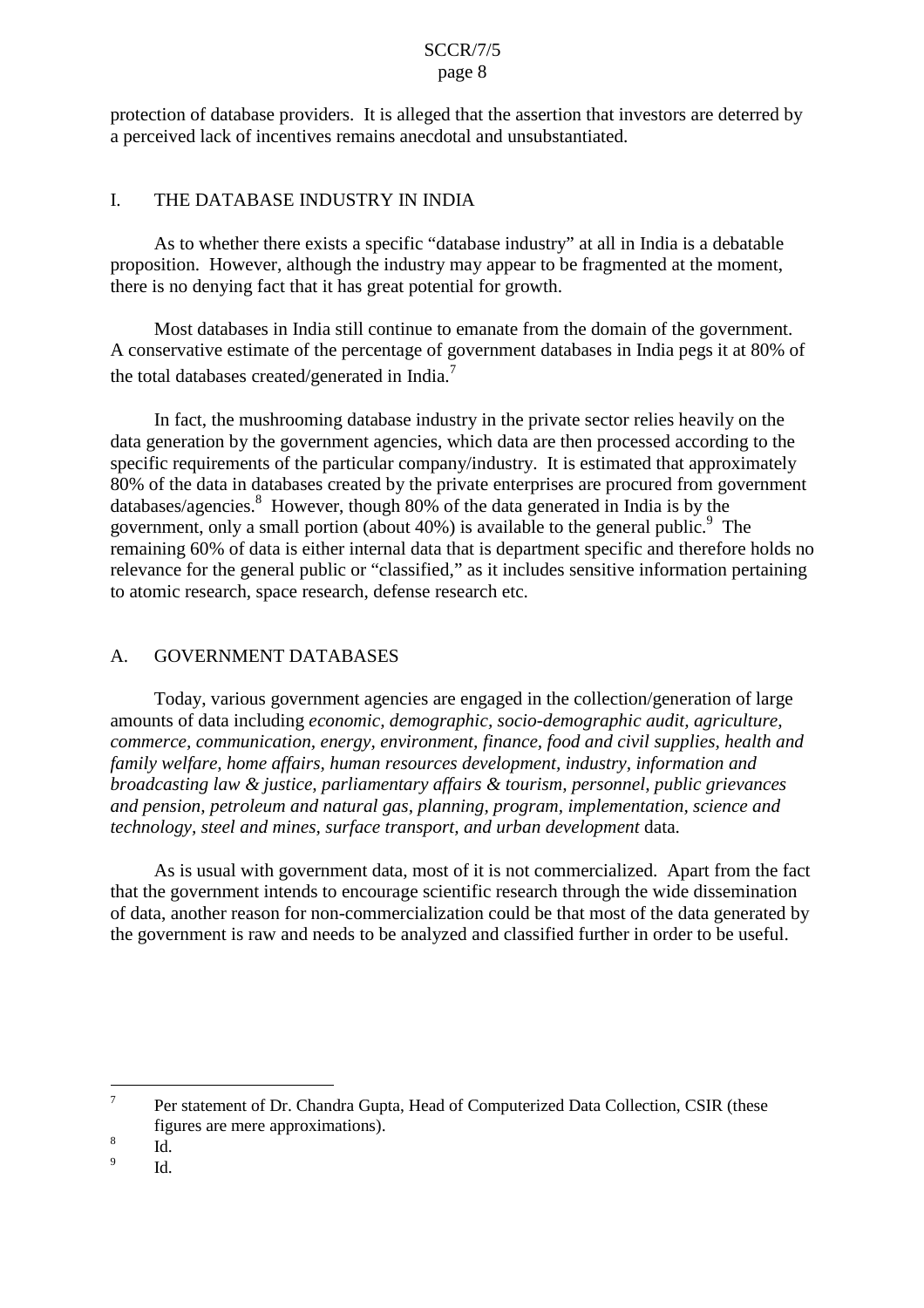# (a) Scientific Databases

<span id="page-10-0"></span>Amongst the government databases, the most prominent are the scientific databases.<sup>10</sup> In fact, it is estimated that there are more than forty research institutes in India under the aegis of the Council of Scientific and Industrial Research (CSIR) engaged in the collection and generation of data/databases, marketed through publications or on CD-ROMs.

For example:

- The National Institute of Oceanography at Goa has valuable data relating to pipeline routes, submarine routes, shallow seismic surveys, seabed surveys and magnetic surveys;
- The National Botanical Research Institute at Lucknow would have important data on things like lentils;
- The Indian Institute of Petroleum at Dehradun would have important data on crude and petroleum products in India;
- The Geographical Survey of India would have important data relating to seismic activity, mineral resources, land use and environmental impact monitoring;
- The Spice Board at Cochin has valuable data on Indian spices which is used to promote their exports; and
- Various other bodies are collecting data on bio-resources such as medicinal plants–their names, occurrences, characteristics and uses.
- (b) National Informatics Centre (NIC)

 Amongst the government agencies, the most active creators/developers of database is the National Informatics Centre (NIC). NIC caters to academicians, researchers, professionals and businessmen by providing a variety of information. Some of them are highlighted as under:

 DISNIC program facilitates development planning and responsive administration right from *– District Information System (DISNIC):* DISNIC program facilitates the development and analysis of databases (both spatial and non- spatial) for decision support in 27 sectors. These include education, industry, agriculture, cooperative, microlevel planning etc. This program is operational in about 460 districts in the country Implementation of grass root level.

 information on pending cases before the Supreme Court of India. The information made *CourtNIC*: CourttNIC is a user friendly information system designed to provide available on COURTNIC includes, *inter alia*, the name of the case, and its status and position.

 According to one estimate there are approximately 400 to 500 databases in the scientific field in India. 10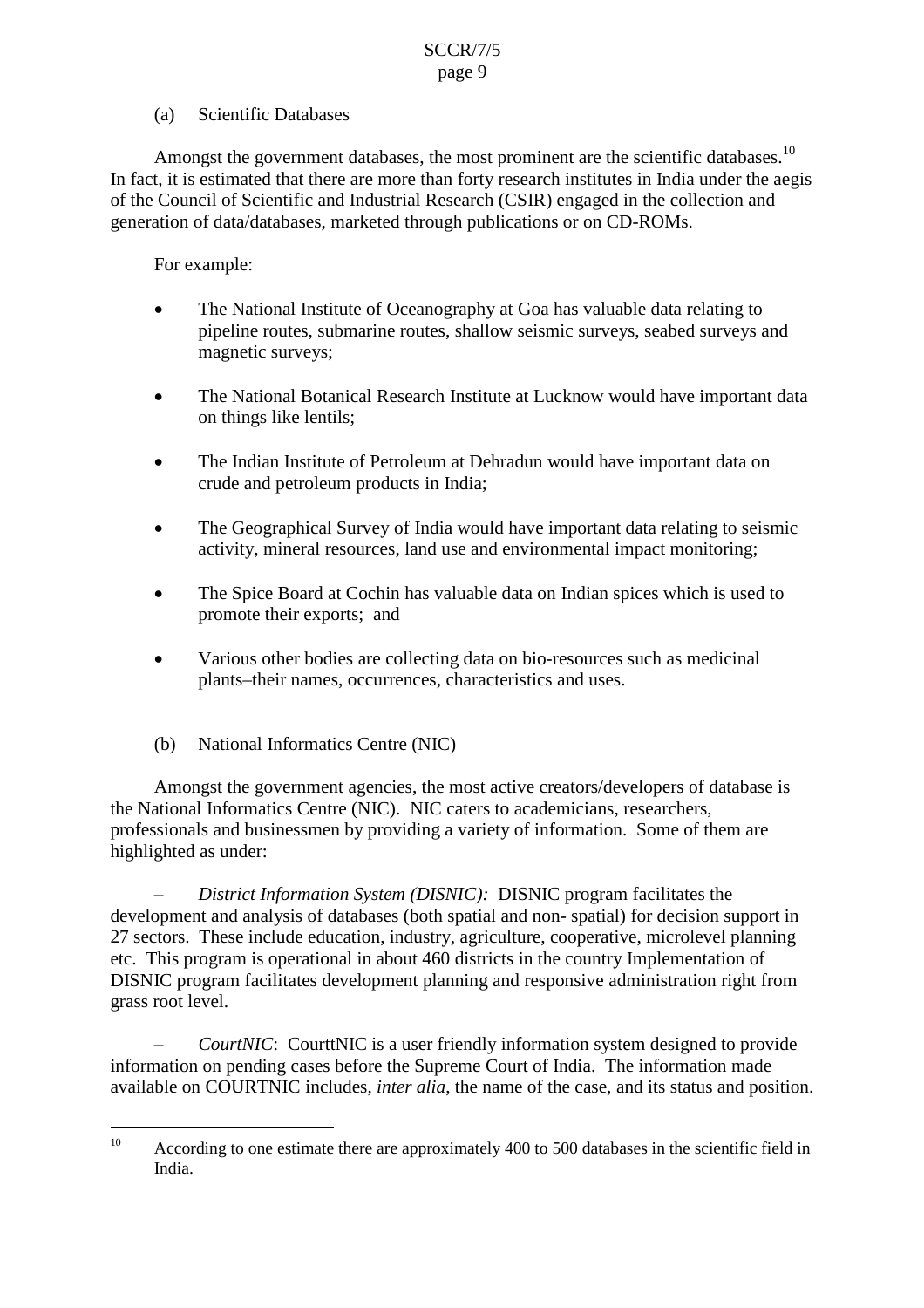<span id="page-11-0"></span> Population Census Database, Village Amenities Database, Rural Technology Database, *– GISTNIC*: GISTNIC (General Information Service Terminal–National Informatics Centre) is an on-line database of NIC that offers on-line information retrieval services from its wide ranging static and quasi-static areas such as Indian Economy Monitor Tourist Guide of India, District Profiles, University and College directory of India, Database on Traditional Sciences and Technologies of India etc.

# (c) Remote Sensing Data

Perhaps one are that is seen some sort of commercialization is Remote Sensing Data. The key governmental agency which is involved in this data generation is the National Remote Sensing Agency (NRSA), an autonomous institution supported by the Indian Space Research Organization (ISRO), responsible for acquisition, processing and supply of data from remote sensing satellites. $11$ 

Data from Indian Remote Sensing (IRS) Satellites is used for various applications of resource survey and management such as:

- Pre-harvest crop acreage and production estimation of major crops
- Flood risk zone mapping and flood damage assessment
- Snow-melt run-off estimates for planning water use in down stream projects
- Forest survey
- Coastal studies
- Cartographic applications

 It is believed that the data so collected by Indian satellites such as IRS 1C and IRS 1D have very high quality resolution<sup>12</sup> and is of great commercial value.<sup>13</sup> The commercial tieups of the ISRO/NRSA include the following:

- S1-EOSAT, a USA Company receives and markets IRS data worldwide.
- private sector only. BPL's access and involvement with corporate entities NRSA recently entered into a satellite data product distributorship agreement with BPL Innovision Technologies Pvt. Ltd., India. As per this agreement, BPL is authorized to distribute satellite data acquired by NRSA to India users in the engaged in high technology and infrastructure development areas is expected to significantly enlarge the utilization of remote sensing for infrastructure projects in the area of telecommunications, roadways, power, ports, pipelines, etc.
- The clients of ISRO/NRSA include several governments such as South Africa, Nepal, Bangladesh, Sri Lanka, Indonesia etc.

<sup>&</sup>lt;sup>11</sup> The NRSA also runs the Indian Institute of Remote Sensing at Dehra Dun, which currently supplies data from four Indian Remote Sensing satellites (the IRS series) to the users.

 $12$  India recently launched Technology Experiment Satellite (TES) which provides a 1m imagery. See "Overview of Indian GIS Industry: Year 2001," See

*http://www.gisdevelopment.net/news/overview/overview.htm* (visited on January 3, 2002)

<sup>&</sup>lt;sup>13</sup> Telecom Agencies of various countries use remote sensing data for laying their cables.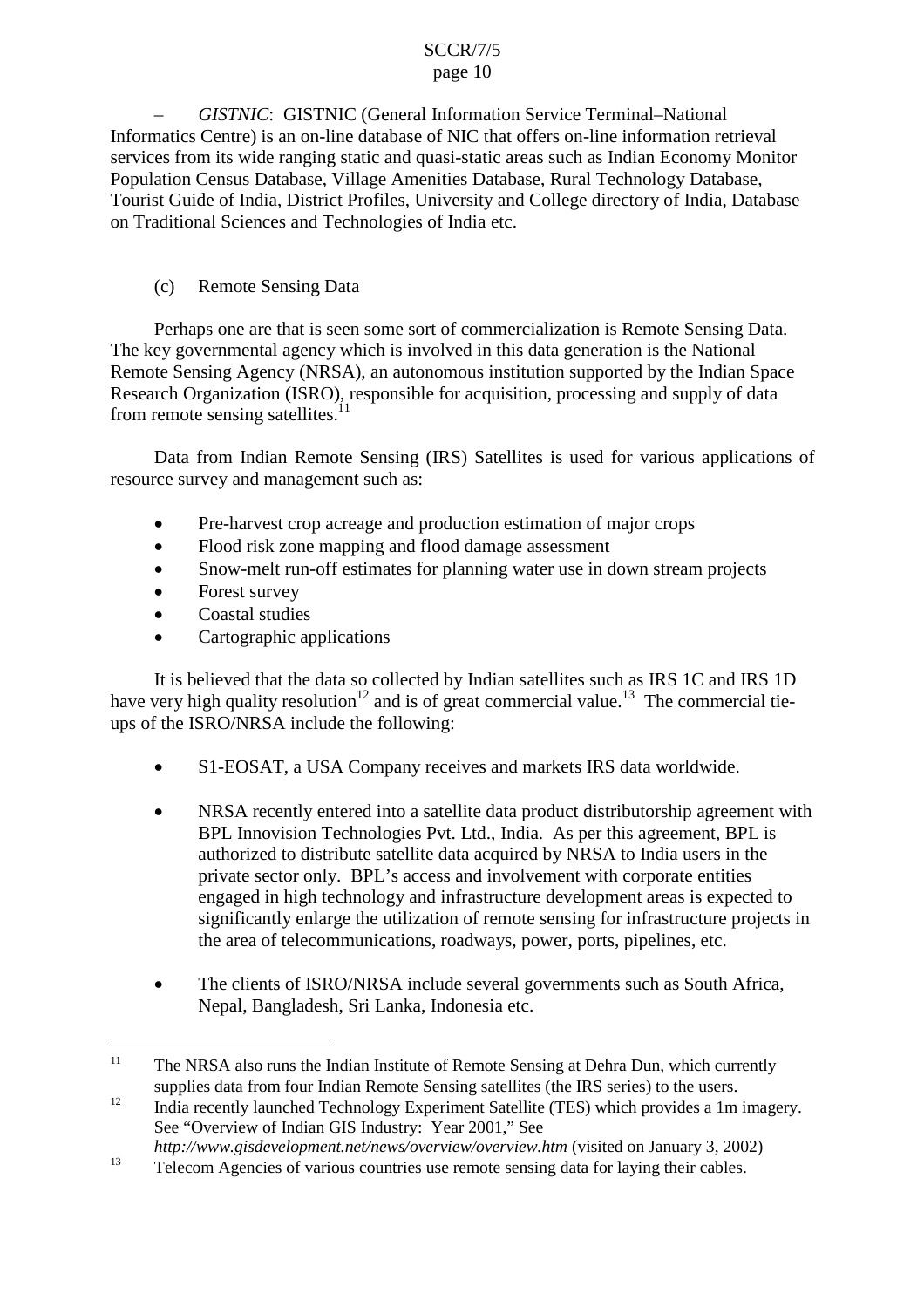<span id="page-12-0"></span> ISRO/NRSA is now set on capturing a substantial part of the growing world market of raw Currently ISRO/ NRSA has an average sale of  $18,000$  data products per annum<sup>14</sup> data (approximately US\$500Million); it plans to fly Cartosat-1 (with 2.5-metre resolution), and Cartosat-2 (1 m resolution) in 2002 and 2003.<sup>15</sup>

Therefore, one is witnessing the gradual trend of the government to capitalize on its data generation capabilities, in areas of technological superiority.

# (d) Ancient India: "Traditional Knowledge" Data

Another sector that has tremendous financial potential is "traditional knowledge". Owing to India being one of the most ancient civilizations in the world, it has tremendous reserves of traditional knowledge such as traditional medicinal knowledge, folklore, art etc. It is only now that the government has felt the need to document this traditional knowledge. With this surge in documentation, traditional knowledge databases would gain prominence and command high revenues. To given an example of one such initiative, the Government has initiated the Traditional Knowledge Digital Library (TKDL) program.

 This program, conceptualized by the Department of Indian Systems on Medicinal Homeopathy (ISMH) on October 1999 is currently being undertaken by the National Institute of Science Communication (NISCOM). It involves the procurement of various literature on traditional medicinal systems, such as Ayurveda and the scientific classification of this information as would enable an easy retrieval of the same.<sup>16</sup> The genesis of this initiative lay in the public outcry against the patenting of Indian traditional knowledge systems in the  $USA.<sup>17</sup>$ 

 The TKDL project seeks to classify traditional knowledge on the basis of a novel classification system (known as traditional knowledge resource classification,  $TKRC$ <sup>18</sup>. The

<sup>14</sup> See *http://202.54.32.164/test/main/DD.HTML* (visited on January 8, 2002)]. However the revenue figures are still not optimal. In the 1998 CAG (Comptroller and Auditor General, India) report, it was stated *"Though there has been continuous increase in the collection of data year after year, the sale/utilization of data had not kept pace with the collection.*" See *http://www.cagindia.org/reports/scientific/1999\_book1/overview.htm*, visited on January 3, 2001.

<sup>15</sup> See *http://www.cagindia.org/reports/scientific/1999\_book1/overview.htm*, visited on January 3, 2001.

<sup>16</sup> See Dr. R.A. Mashelkar, Director General, CSIR, *"Intellectual Property Rights and the third world,"* CSIR, New Delhi.

<sup>&</sup>lt;sup>17</sup> For example, two US based Indian were granted a US patent 40,504 on March 28, 1995, for the "use of turmeric in wound healing." This patent which was assigned to university of turmeric through local and oral roots to enhance the wound healing" process as a novel finding. references (some of them have more than 100 years old) which showed that the claimed novelty Mississippi Medicinal Centre, USA claimed "the administration of an effective amount of CSIR (Council of Scientific and Industrial Research, India) opposed the patent and located 32 of Turmeric was part of the traditional knowledge of India. See supra note 16.

<sup>&</sup>lt;sup>18</sup> See Report on the Task Force on Traditional Knowledge Digital Library (TKDL), May 2000, New Delhi.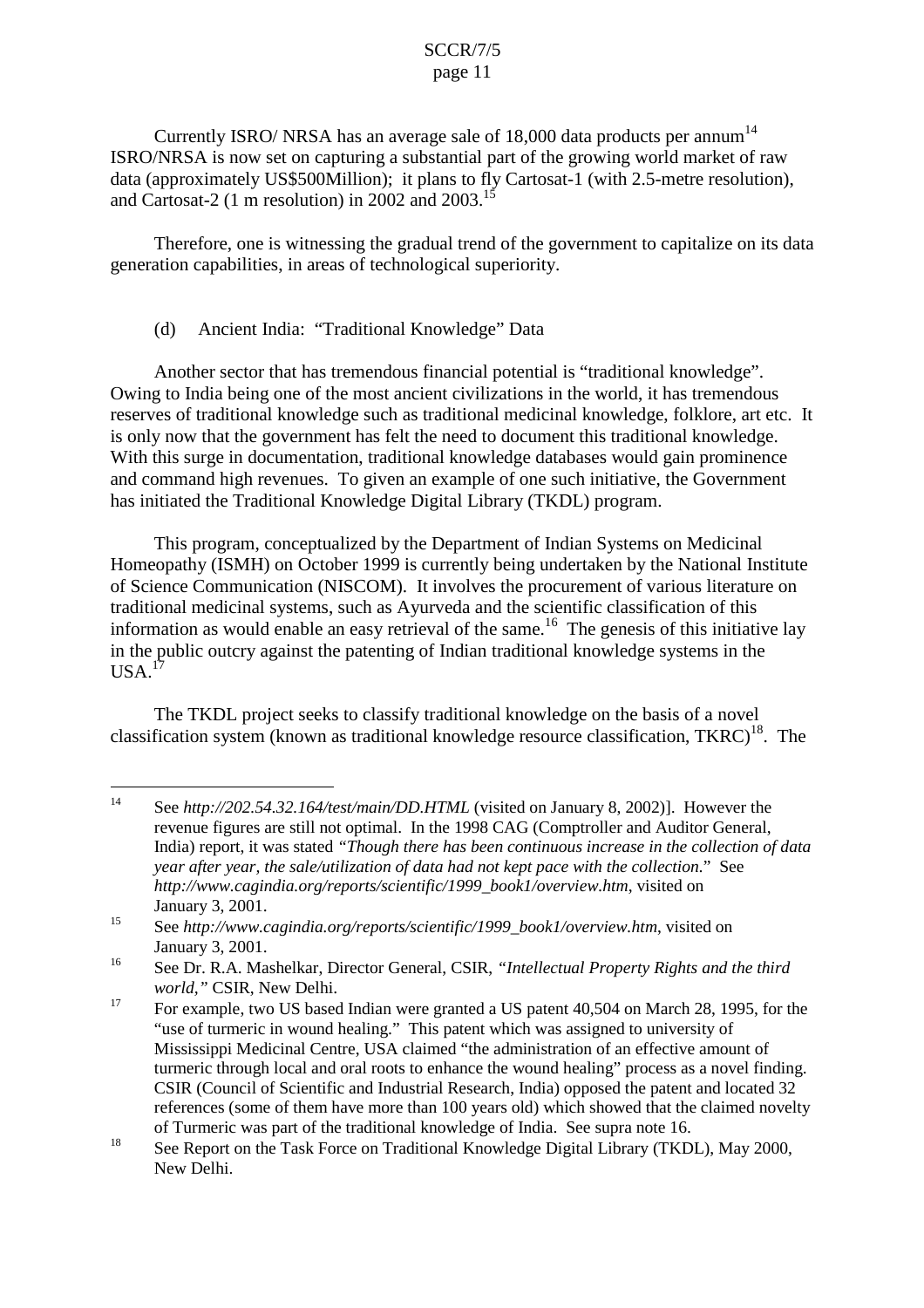<span id="page-13-0"></span>classification will be more or less on the lines of the classification followed by International patent classification  $(IPC).<sup>19</sup>$ 

 knowledge was being commercialized through patenting, the government has now realized Although the TKDL began as a reactive measure to the fact that Indian traditional the value of the database so created and is now contemplating commercializing it.<sup>20</sup> In fact, the fact that TKDL would involve the translation of the database into 4 international languages would greatly enhance its international market and bring in revenues for the country.

such data, it is quite possible that there would emerge several unoriginal databases as well.<sup>22</sup> Of course the database created by the TKDL project itself would easily qualify for protection as an original database under the existing copyright regime<sup>21</sup>. However, in the light of the fact that this traditional knowledge initiative would spur others also to documents In this context, it becomes critical that the existing copyright regime be supplemented by a *sui generis* system, so that all traditional knowledge databases are protected; this would facilitate the commercialization and trading in of such data.

Over and above the fact that TKDL database would be protected as an original database under the Copyright Act 1957, the said database would also be protected through deployment of watermarks and other technological measures.

(e) "Diverse India"–Genomic Databases:

 functional information, the generation of this raw data began assuming commercial The advent of the Human Genome Project<sup>23</sup> caused a large amount of genomic data to be generated. Although this data needed to be analyzed further before one could derive some significance.<sup>24</sup> Having completed "hand in hand" the first draft of the human genome this

inventions, it has only one such sub-group for retrieving information on "medicinal plants." <sup>19</sup> Most patent examiners around the world use the IPC during patent examination. Although the IPC has more than 1,00,000 sub-groups for retrieving information on modern scientific Since the Indian TKDL will have information on 5000 subgroups, their inclusion in the IPC will enhance the quality of patent examination substantially.

 developing this traditional knowledge library, is trying to work out a mechanism wherein this <sup>20</sup> The National Institute of Science Communication (NISCOM), which is the main body database would be freely accessible to patent examiners but would have to be paid for by individual users–per statement of Mr. V.K. Gupta, Director, NISCOM.

 works." Since the TKDL will be generated using a complex classification mechanism known as courts had, in the first ever instance of online copyright infringement, restrained an Italian party <sup>21</sup> The Indian Copyright Act, 1957 protects original compilations and databases as "literary" TKRC, it is evident that the database so generated would merit copyright protection. Indian from copying the herbal database of an Indian pharmaceutical company, The Himalaya Drug Company.

 $22$  In fact, NISCOM itself has in the past documented several Indian medicinal plants in various databases, etc.

 $23$  The Human Genome Project was a fifteen-year, three billion dollar project to identify and map every gene in the human genome. A first draft of the human genome was recently released.

<sup>&</sup>lt;sup>24</sup> Although the HGP project began as a collaborative research project, with the discovery of large amounts of genomic data that had the potential of yielding commercially valuable therapeutic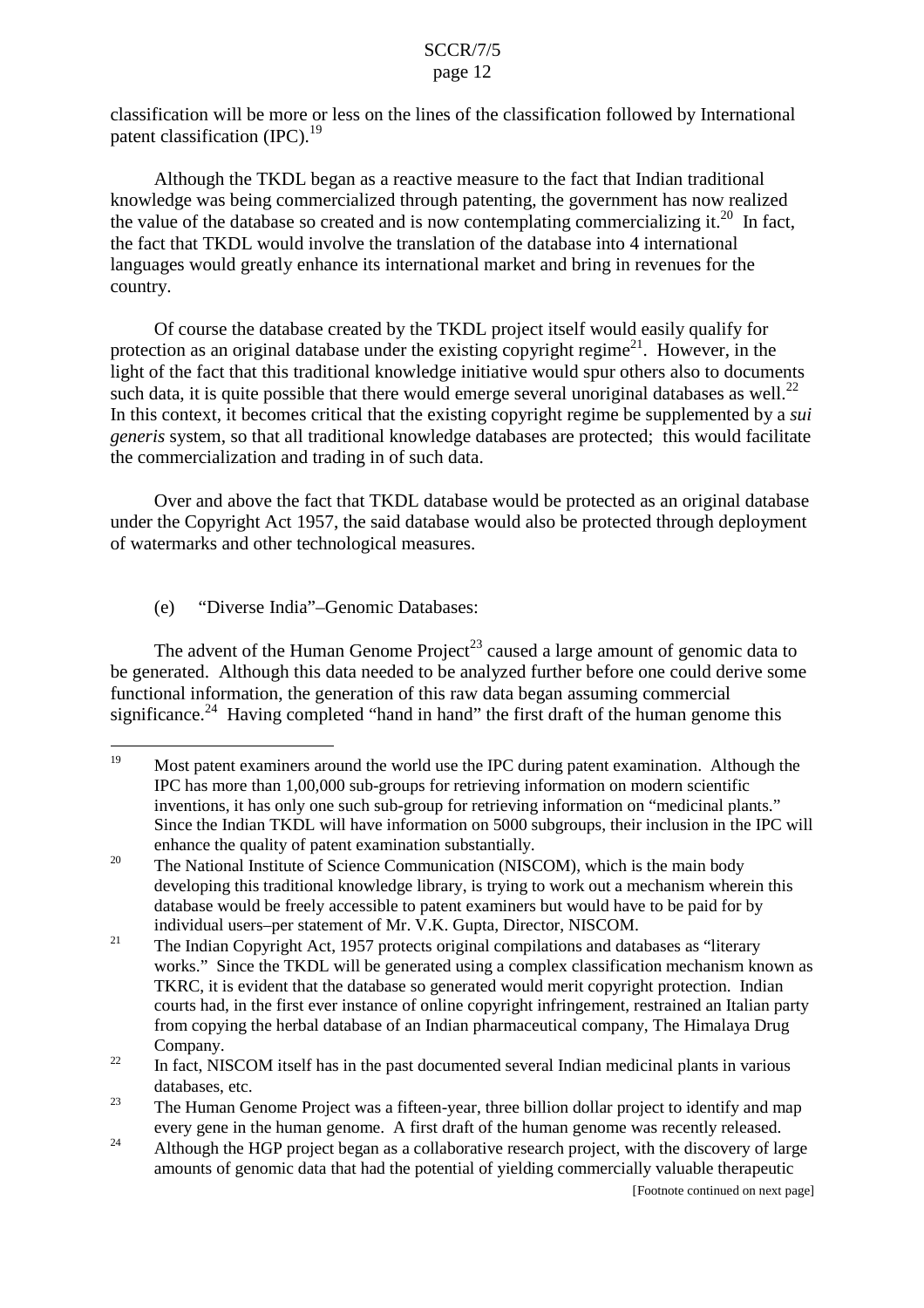spring, the International Human Genome Sequencing Consortium<sup>25</sup> and Celera<sup>26</sup> are still split on the issue of whether Celera should be entitled to intellectual property protection for the results of its sequencing efforts. Whereas the Consortium makes the sequences available for free on the Internet,  $27$  Celera keeps them in the private domain and only provides access thereto on commercial terms, albeit that free, limited access is provided to qualified academic users.<sup>28</sup>

 The Indian government, in keeping with the HGP norm of facilitating scientific research through open sharing of data, began making its genomic data public.<sup>29</sup>

Although the government has not yet thought about commercializing genomic data, it is evident that India specific genomic data would command a high commercial value in the market. The reasons for this are as below:

- perhaps be the most diverse and therefore ideal for genetic analysis. Since India has one fifth of the world's population, India's genomic data would
- Considerable number of cases of rare genetic disorders are likely to be found merely because of the population size.
- $\bullet$  It is possible that half of the world's genetic mutations are in India.
- India has a large number of very competent medical practitioners, modern clinical expertise and a vast network of hospitals, clinics and health centers, unlike in many other developing nations, thereby facilitating quick sampling and analyzing of blood/tissue samples. $30$

world; thereby making it a potentially rich source of animal/plant/microbial genomic data. Beside human genomic data, India is rated as one of the "biodiversity" hotspots in the The potential uses of this vast and varied genomic data could bring in substantial revenues for the country.

[Footnote continued from previous page]

products, private researchers began attempting to stake proprietary claims in such information, including even applying for patents.

<sup>&</sup>lt;sup>25</sup> see *http://www.nature.com/genomics/human/index.html*, visited on January 5, 2002.

<sup>&</sup>lt;sup>26</sup> see *http://www.sciencemag.org/cgi/content/full/291/5507/1304* visited on January 5, 2002.

<sup>27</sup> see, *http://www.ncbi.nlm.nih.gov/Unigene/Hs.Home.html* visited on January 5, 2002.

See the terms of the Celera Free Public Access Click-On Agreement, available at: *http://publications.celera.com/pubsite/terms.cfm*., visited on January 5, 2002.

 Pune, Jawaharlal Nehru University (JNU), New Delhi and Institute of Microbiological Technology (IMTech), Chandigarh. These databases included mirror sites of international <sup>29</sup> These databases were set up at the Indian Institute of Science (IISc) at Bangalore, University of development databases as well.

 30 Samir K. Brahmachari, Suparna Gupta and Mitali Mukerji, *"Genomics: Predictive Medicine and Drugs of Tomorrow,"* New Millennium Lectures: Celebrations of Science–National Institute of Science Commission, 1999.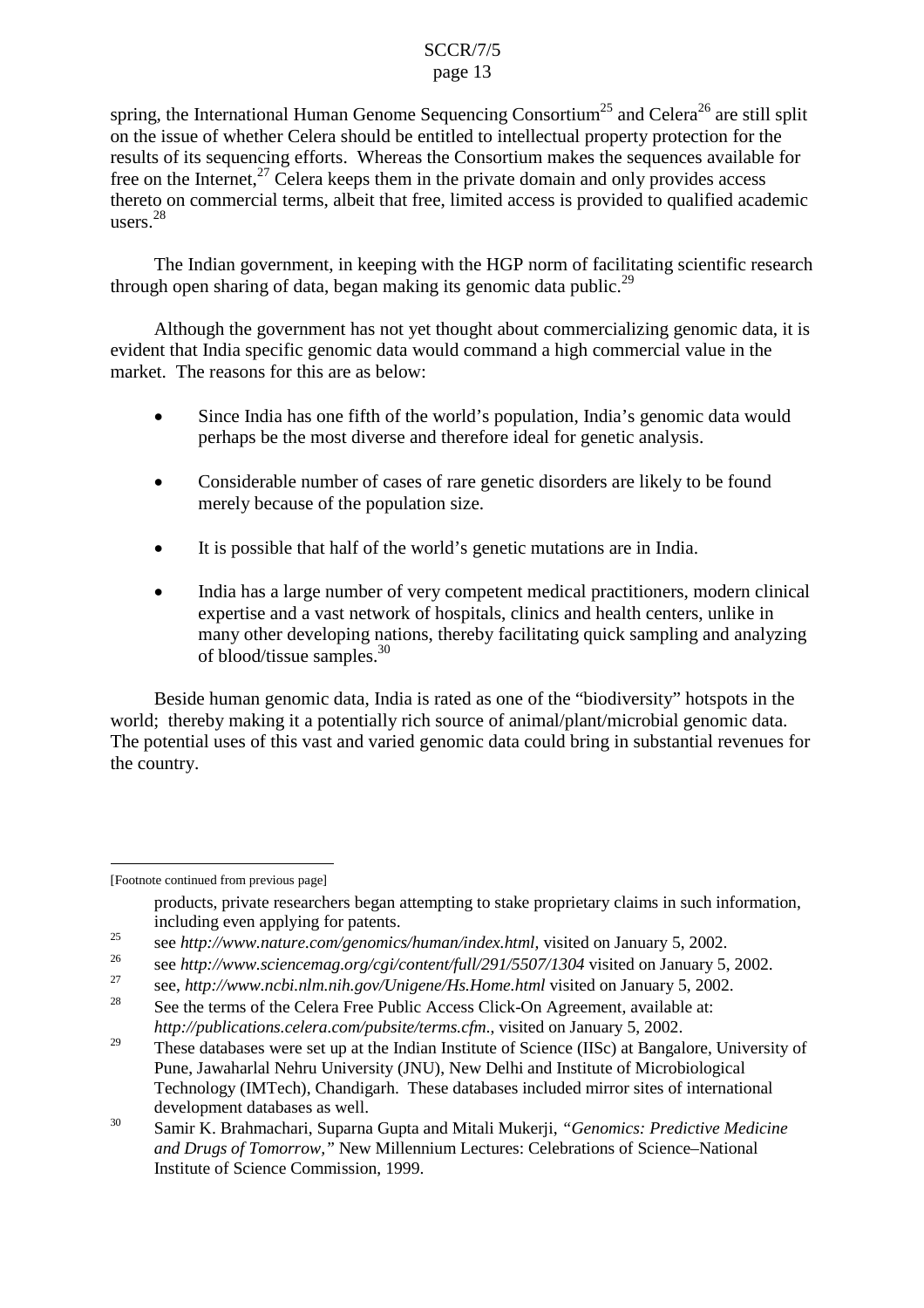# (f) Bio-informatics:

<span id="page-15-0"></span> Further, India's information technology potential could be leveraged in the genomic industry to catapult India as a leader in the Bioinformatics sector. As discussed earlier, India has rich source of genetic and other clinical data, both from its large population and from the rich animal and plant diversity that India possesses.

"Bioinformatics" basically entails the use of information technology to determine the functional relevance of sequence data. $31$ 

 Bioinformatics can be used to identify proteins and therefore develop new drugs. The benefits of providing greater protection to bioinformatics data could be two fold:

benefits of providing greater protection to bioinformatics data could be two fold:<br>- Indian genomic companies appoint such bioinformatics service providers to create databases from which they generate revenues (either through the development of drugs or through the sale of such data).

– Even if the bioinformatics service provider is engaged by a foreign company, a strong protection regime would create further incentives for the foreign company to supply such data to the bioinformatics company in the first place, thereby making it more competitive in the world market.

# B. PRIVATE SECTOR

Although the database industry in India is a fragmented one,  $32$  there is no denying the fact that this is a growing industry. Contrary to the earlier scenario where information activities were mainly funded by the Government, one now finds an aggressive participation from the private sector.<sup>33</sup>

The range of database companies in India are the same as in any other part of the world, $34$  i.e. databases containing legal information, banking and financial information, market research information, stock market information, ticketing and travel information, etc.<sup>35</sup> The range of database companies in India would be broadly as under:

<sup>31</sup> See *"A white Paper on Bioinformatics in India,"* Dr. Vijay Chandru, and P. Hari, January 15, 2002

 $32\,$  company that publishes a variety of information technology magazines and journals), *"there is no concept of database industry in India."*  As per the statement of Mr. Pradeep Gupta, Managing Director, Cyber Media (India) Limited (a

 visited January 5, 2002), where he states that "While the indigenous information industry has to 33 See BG Surinder Singh, *"Indigenous Databases and Information Products/Services,*" NISSAT, New Delhi,1997 (article available at *http://itt.nissat.tripod.com/itt9702/infoprod.htm*; last grow and become globally relevant, there is a need to nurture, help develop some of the potential databases and facilitate their increased access.

<sup>&</sup>lt;sup>34</sup> According to our estimate, there were as many as 1000 database companies in India.

 $35$  As mentioned earlier, no informational documents relating to the database industry has been documented. Therefore, the author relies on interviews with key personnel from database companies.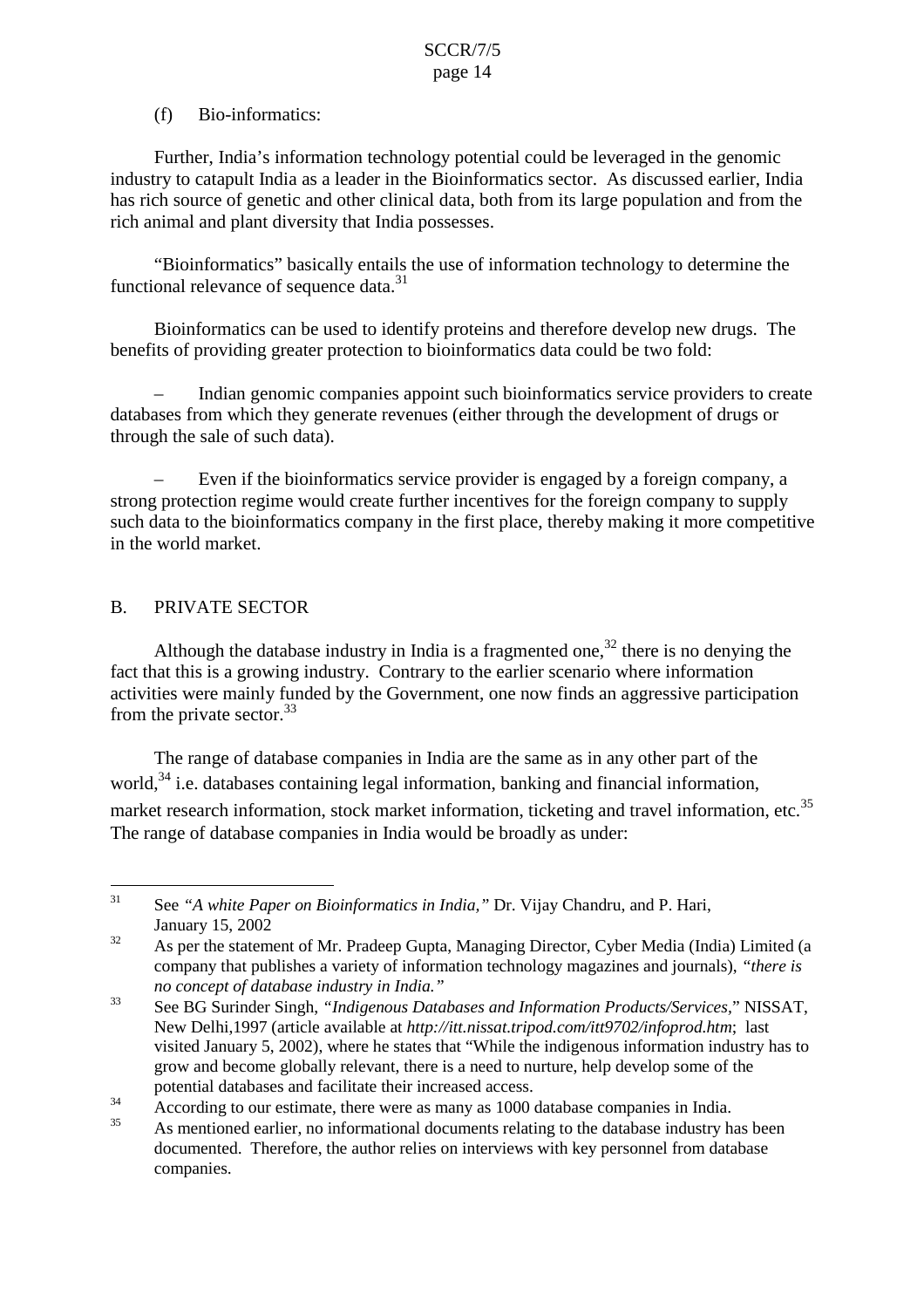- customers.<sup>36</sup> These databases are continually updated and refined, and apart from � Credit card companies like Diners Club and banks like Citibank and Standard Chartered, have a database on their current customers and on prospective names and addresses, various other parameters such as incomes, credit ratings, the types of goods usually purchased and so on can be ascertained therefrom.
- typical database catering to the specific needs of importers/exporters would addresses and the description, weight, date of shipment compiling or value of the product. Infodrive India is one such agency, which maintains reports on all There are the databases on company profiles of the kind maintained by Dun  $\&$ Bradstreet (D&B) which contain important information used by investors, importers, exporters, shareholders, banks and financial institutions. For example a contain information including buyer's names and addresses, supplier's name and exports and imports to the United States of America from the rest of the world and also from the six major ports of India.
- ratings. Another example is free-to-air television. Companies use people-meters to assess how frequently a particular television serial is viewed by a family. These figures are regularly compiled and the advertising revenues depend entirely on these
- Databases are also maintained by newspaper houses, pertaining amongst other things, to current events such as elections, past trends in voting patterns, traffic accidents, crime rates, etc. This data, while used by the newspapers/magazines for their publications, is also immensely useful to researchers and psephologists.
- DONNELLEY Ltd. The Yellow Pages are important databases maintained by companies like TATA
	- � Mail order companies like Otto Burlington maintain databases of customers who are accustomed to purchasing through mail order.

 be very specialized such as: There are also market survey agencies, which may either work for a client compiling a specific type of data or run an actual business of collecting data. At times data collection can

- interacting with Road & Traffic Authorities to collect data on the number of twowheeler and four-wheeler vehicles on the road;
- interacting with hospitals to procure data on HIV patients or other health records;
- interacting with the police to obtain crime statistics etc.

 36 Since some of these databases contain information that is collected covertly from customers and would therefore be in violation of "privacy" norms, statistics/figures on the volume of databases created and traded in by these companies is hard to come by.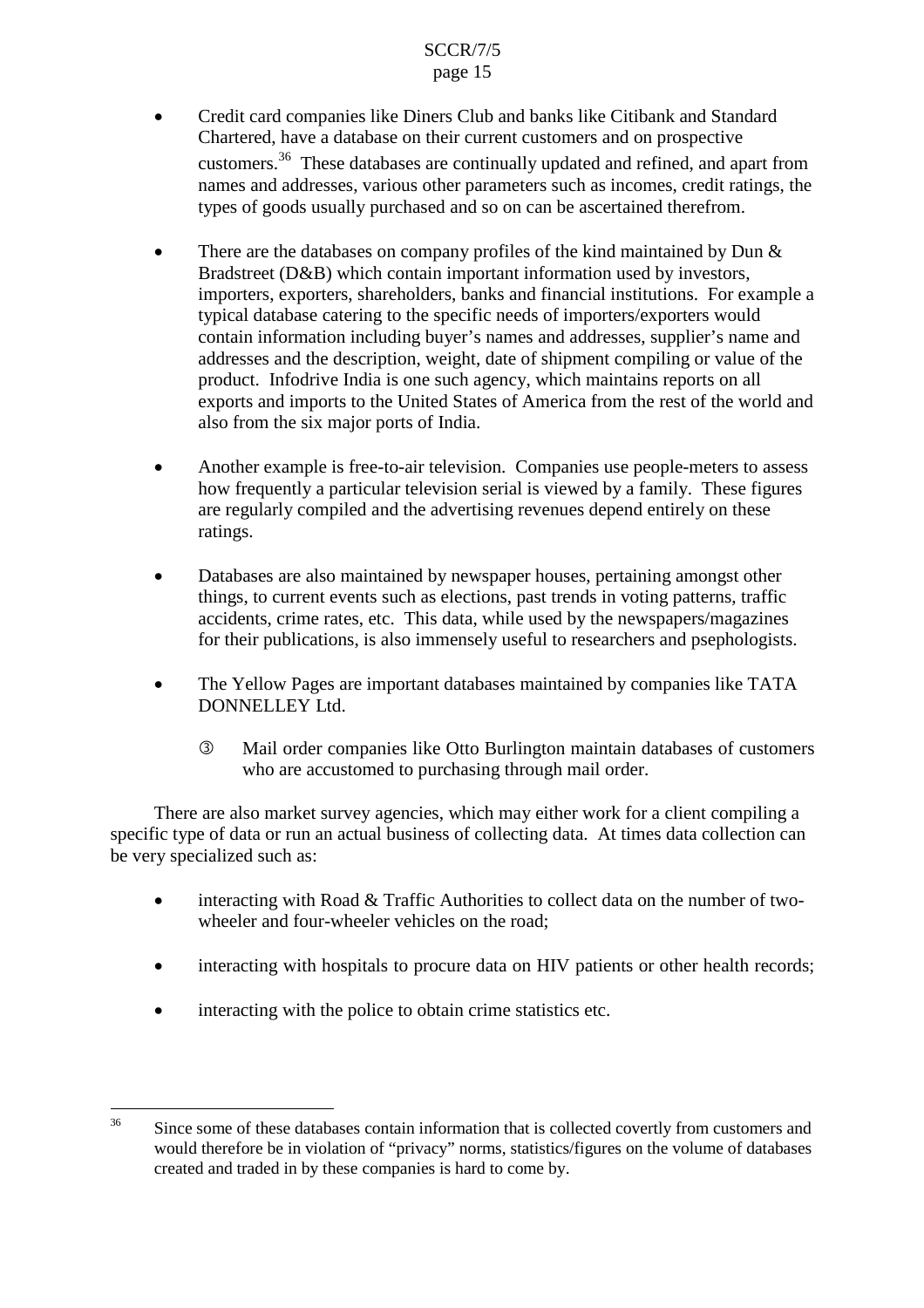<span id="page-17-0"></span>(a) Specific Examples of Private Databases

Amongst the private database collectors, the prominent ones are highlighted as under:

(i) Centre for Monitoring the Indian Economy (CMIE), Bombay

 CMIE has created perhaps India's first and only integrated database on the country's parties to disseminate their databases. economic and business sectors. This organization has a team of researchers working around the clock to monitor the Indian economy and track all data releases, prominent events and news items.<sup>37</sup> CMIE research and databases are offered in the form of well defined services titled "business beacon" (provides reliable longtime series data on over 7000 economic indicators covering population and democracy, banking and interest rates, foreign trade, etc), "Industry Analysis Service," etc. CMIE also has extensive licensing arrangements with third

(ii) Tata Energy Research Institute (TERI)<sup>38</sup> Publications

This organization based in New Delhi provides the following databases

*– Energy-environment database:* It provides ready-to-use information on different segments (energy and environment) of the Indian economy and some aspects of international economy. It provides time series and cross-sectional data on these subjects. The data is compiled by various research groups at TERI and is collected mostly from authentic government and recognized private publications. The exact ambit of the database is provided as under:

| Scope                   | National                                       |
|-------------------------|------------------------------------------------|
| Type                    | Statistical/Numerical                          |
| Subject coverage        | Coal, Power, Oil and Gas, Renewable, Forest,   |
|                         | Agriculture, Industry, Transport, environment, |
|                         | Economic indicators                            |
| Coverage available from | 1971 to 1997                                   |
| No. of data tables      | 900                                            |
| Interface               | Web based                                      |
| Updation                | Once a year                                    |
|                         |                                                |

 rural energy surveys, covering villages spread over all major states in India. *– Rural Energy Database*: This database has data compiled from more than 700

 *– Periodical Abstracts*: Database covers references of journal articles, reports and conference papers on energy, environment, and sustainable development.

*– Environmental Information System (ENVIS)*: Databases were built from core journals and newsletters subscribed to by ENVIS Centre at TERI.

<sup>37</sup> See *http://www.cmie.com/aboutus/cont\_act.htm* 

<sup>38</sup> See *http://www.isro.org/anounce03.htm*–visited on January 7, 2002.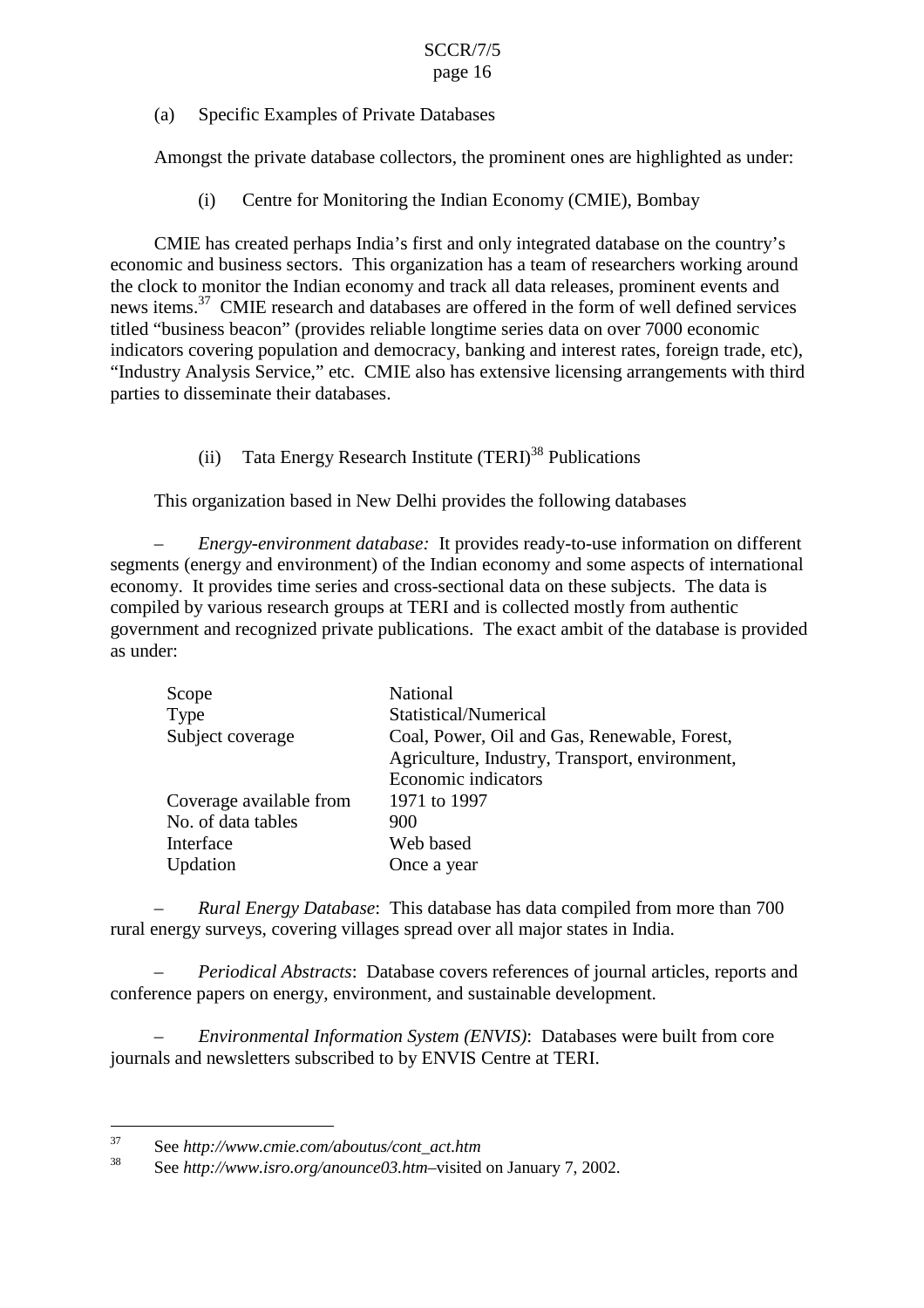# (b) Online databases

<span id="page-18-0"></span>In the context of the Internet, there have now emerged several Internet databases dealing with a wide variety of data. $39$ 

# (c) Data Entry

 operators are so adept in their field that major clients like USA Telephone Directories commission them for data entry (India's IT capability in this area will be discussed more elaborately below). Unfortunately the data entry stage is often a source of leakage, as Generally, data in the private sector is collected through street-by-street service or phone service and the cost for this may typically be Rs.5 per record. The data is then entered and this task is usually outsourced to Data Entry Operators. Finally, the data is formatted in a readily accessible manner and handed over to the client. In fact, some Indian data entry companies have not yet started to develop good confidentiality agreements with their Data Entry Operators or at least have not yet developed a culture of enforcing such agreements.

# (d) Revenues

crore (approximately US\$200,000) by the end of the year.<sup>40</sup> This perhaps would give some Since the Industry itself is not an organized one, revenue figures for the same have not been documented. Market and Research India (MRI), a private database organization situated at New Delhi was set up in December 2000 and had revenues touching approximately Rs.1 general indication of the lucrative nature of the database industry in India.

 As regards the sales of databases, the figures vary. For example while MRI charges about Rs.130/- (approximately US\$2.5) per day for every unit of data that it supplies, other suppliers are known to charge much lesser sums (sometimes even as low as 50 paise (approximately US\$.01) for a unit of database). $41$ 

 $(e)$ Need for Legal Protection

 India's strong IT capabilities, providing powerful software and high tech computers at Most database companies are of the view that in order to succeed, they need powerful software, hi-tech computer systems and strong laws to protect against the theft of data. With affordable rates may not pose much of a problem; however the lack of effective legal protection may operate as a disincentive to invest in this industry. To give an illustration of the kind of costs involved in creating databases, consider the following:

 $39$  For a comprehensive listing of the prominent online databases, visit *http://www.internets.com/sindia.htm*. These databases are diverse in nature and deal with a variety of subject matter such hostels *(www.hostels.com/in.html)*, software training institutes*(www.braintrustindia.com/directory\_databases/IT\_India/comptrg.htm),* marriage *(www.youthsindia.com),* homeopathic *(www.indiaspace.com/ homoeopathy/list.htm,* etc.

<sup>&</sup>lt;sup>40</sup> Per statement of Mr. Pandey, Tarkeshwar–Sr. Manager, Strategy & Planning, MRI, India.

 $\mathbf{h}$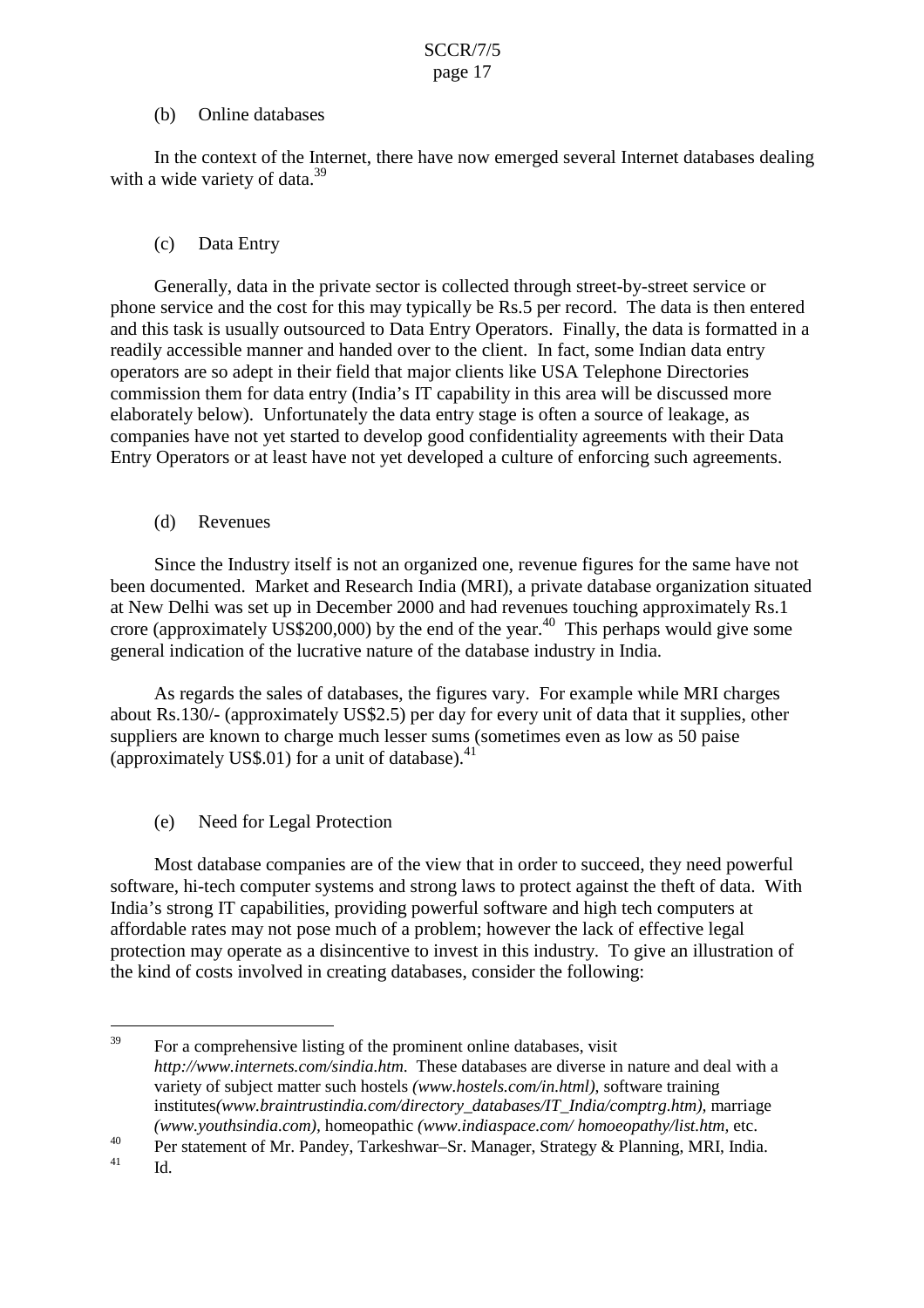<span id="page-19-0"></span> The National Foundation of Engineering and the National Information System for Science & Technology (NISSAT) are working towards creating a database of engineering faculty from over 600 colleges in India. This would include various details such as the name of the faculty, his/her respective college, experience, projects handled, etc. The rough estimate for creating this simple database would be approximately Rs.10 lacs (approximately US\$20,000), apart from the considerable time and effort involved. $42$ 

# C. INDIA'S INFORMATION TECHNOLOGY CAPABILITY

 Internet and a host of other factors have given the much needed zest to the database industry databases has increased manifold. In the context of the digital revolution, databases and their protection have assumed tremendous significance. As has already been discussed earlier, the advent of  $PC$ 's,  $^{43}$  the and provided it with tremendous opportunities, to not only create databases but also to market them effectively.44 With more people using computers, the economic value of electronic

 India. India's information technology (IT) capability should be leveraged to create and trade in a wide variety of commercially valuable databases. India's IT capability can be gleaned The digital revolution has thrown up several opportunities in the database industry for from the figures<sup> $45$ </sup> below:

1. In 1999-2000, the Indian IT industry was estimated to have earned revenues of Rs.37,080 crore or US\$8.67 billion–a growth of almost 50% as compared to Rs.24,781 crore (US\$6.05 billion) in 1998-99.

 2. In the last five years (1995-2000), the Indian IT Industry has recorded a C.A.G.R. (Compounded Annual Growth Rate) of more than 42.4%, which is almost double the growth rate of IT industries in many of the developed countries.

 3. In India, IT spending as a percentage of the GDP is currently about 1.68%. In the USA, however, the IT spending as a percentage of GDP is more than 6%. With Government of India's resolve to increase IT spending, it is forecasted that by 2008, IT spending in India could touch 3% of its GDP.

4. The IT manufacturing sector is growing at an average rate of 30 to 35% annually over the past decade. And the industry has over 150 major hardware players supported by over

<sup>&</sup>lt;sup>42</sup> Per statement of B.J. Sunder Singh, National Information System for Science & Technology (NISSAT), DSIR, New Delhi.

<sup>&</sup>lt;sup>43</sup> The introduction of commercial computers resulted in the development and use of computer databases, commonly referred to us electronic databases. The use of electronic databases allows information to be accessed, manipulated and used much faster than in paper based industries.

<sup>&</sup>lt;sup>44</sup> The advent of the Internet, has enabled access to information residing in remote servers and consequently the creation of a universal market for this information.

 NASSCOM (National Association of Software and Service Companies) is not only a chamber <sup>45</sup>*http://www.nasscom.org/it\_industry/indic\_statistics.asp* visited on January 8, 2002. of commerce; it is a single point reference on any information on IT software and services industry in India.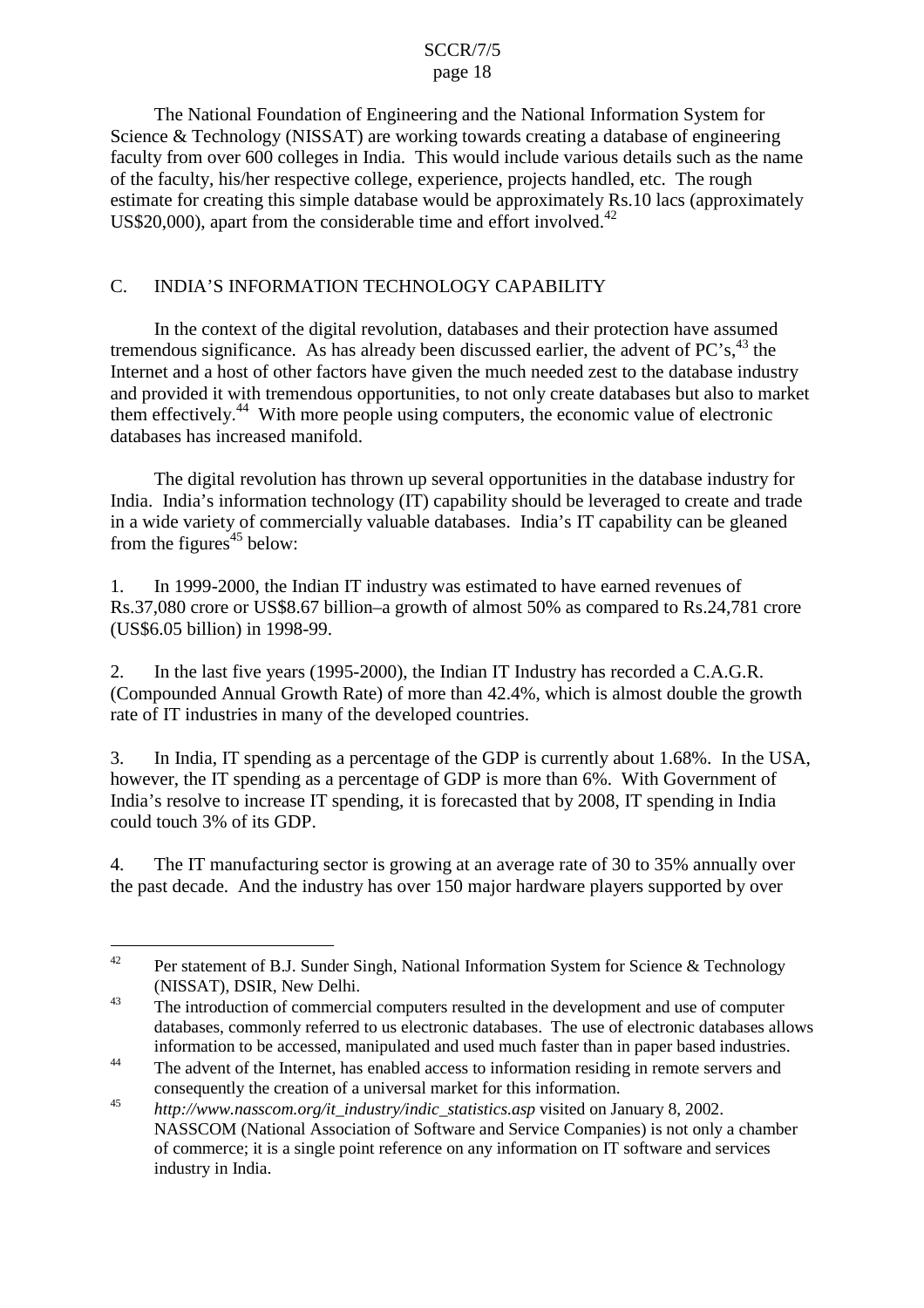<span id="page-20-0"></span>800 ancillary units and small time vendors engaged in sub-assemblies and equipment manufacturing.

 During 1999-2000, the software industry's revenues constituted over 65% of the Indian IT 5. Software continues to contribute a major portion of the Indian IT industry's revenues. industry's annual revenues.

6. More than 185 of the *Fortune 500* companies outsourced their software requirements to Indian software houses.

 penetration in India to 4.3 PCs per 1000 people by the end of 1999-2000 (March 31, 2000). 7. During 1999-2000, more than one million PCs were sold in India. This took the PC However, since then the penetration rate has gone up to 5 PCs per 1,000 people (as of December 31, 2000).

 to 9 lakh (0.9 million) by March 2000. This translates to almost 28 lakh (2.8 million) Internet 8. The Internet revolution took off in a big way–with the number of subscribers increasing users in the country. However, by December 31, 2000, the Internet subscribers went up to 18 lakh (55 lakh users).

9. More than 460 licenses were issued to private Internet Service Providers (ISPs) during the year and massive price reductions were announced by ISPs to combat the excessive competition. International gateway by private ISPs also became operational.

 and augurs well for the database industry in India. Amongst other things, these statistics also show the increasing levels of computer usage and Internet penetration in the country. No doubt, this might seem low when compared with the developed nations. However, amongst the developing nations, this is a substantial figure

(a) Data and Content Management

 management." In the age of scientific and technological revolution, we face the problem of categorize and make sense of this data. India's IT skills in data management<sup>48</sup> would go a A study undertaken by NASSCOM and Mckinsey<sup>46</sup> (hereinafter referred to as the NASSCOM McKinsey report) showed that IT enabled services could yield revenues worth US\$17 billion in the year 2008. A key component of IT enabled services is "data being overwhelmed by increasing volumes of knowledge and information, which flows from different disciplines. $47$  Hence, it becomes critical to develop solutions that would help long way in bolstering the database industry.

<sup>&</sup>lt;sup>46</sup> See "The Indian IT strategy," 17 December 1999, New Delhi.

 management" has emerged as one of the topmost CEO priorities. A key component of The NASSCOM Mckinsey study had quoted the Baldrige survey, which stated that "knowledge" knowledge management is the creation of knowledge repositories such as research reports and databases.

<sup>&</sup>lt;sup>48</sup> A number of Indian companies are engaged in data-entry, data-mining and data-warehousing operations. Even the IT majors in India such as WIPRO and SATYAM are actively involved in these activities.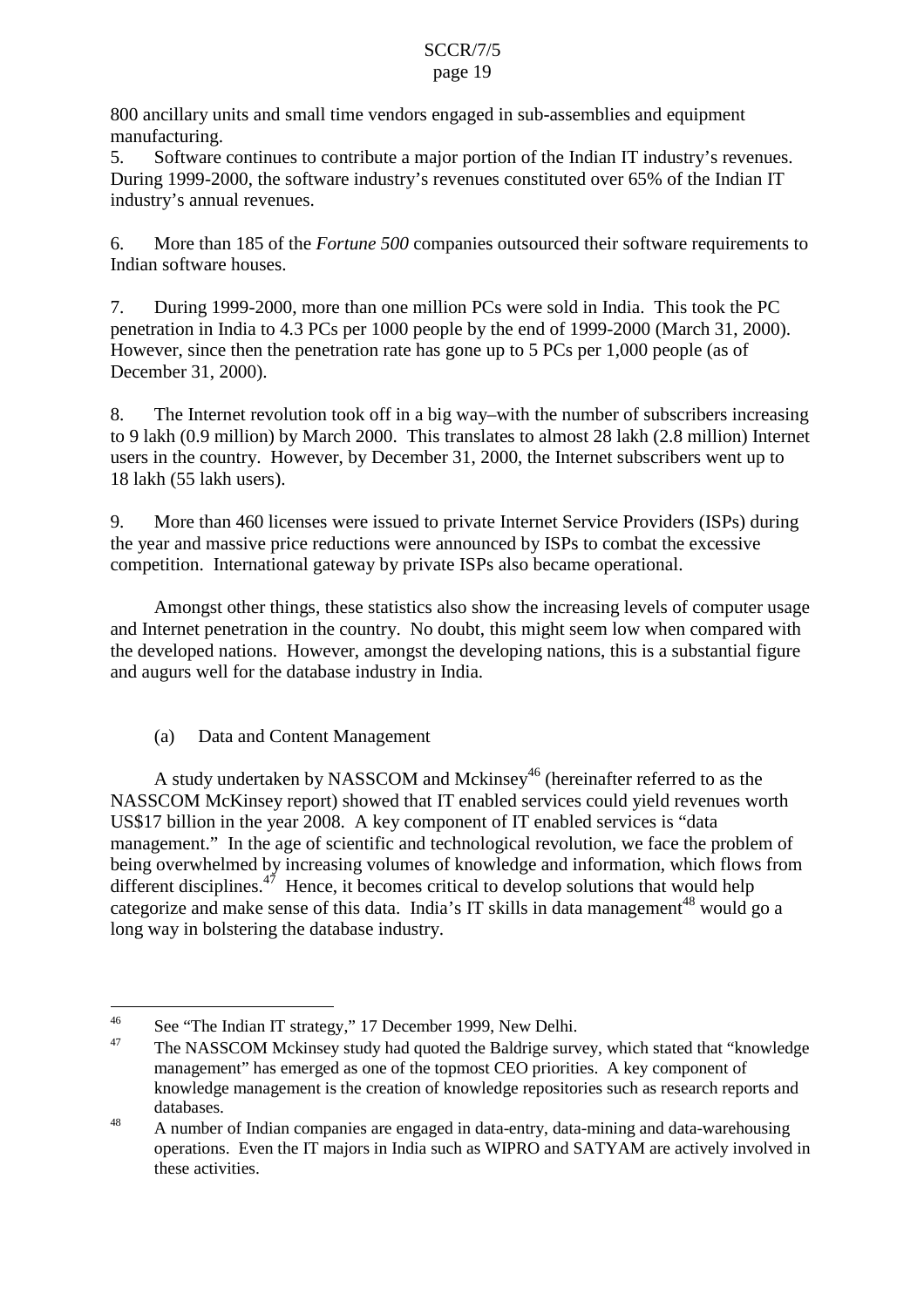databases would continue to belong to the clients (most of whom are from the Of course, one may argue that with India's focus on IT outsourcing, the data or the USA/European) and therefore India will have no say in the commercialization of these database. Nevertheless, a strong protection regime for databases would encourage foreign companies to supply more data while engaging the services of Indian companies.

 "content industry" as follows: The IT action plan of the IT Task Force had dealt with content creation and management as a separate subhead in its long term, National IT policy, where it described the

 *audio, video and multimedia forms." "The Content industry has come to mean various commercial and non-commercial activities relating to the bibliographic, textual and statistical databases as well as the information, education and entertainment materials in the electronic form including* 

From the above definition, it is clear that the government is looking to now encourage the database industry. The action plan went on to state that the Government of India would give priority to the promotion of the content industry (which as defined earlier would include databases). Some of the key points mentioned in this policy are extracted as under:

- Considering the vast global and domestic market, the content industry has a *potential to grow to a size comparable to the computer software industry with enormous opportunities for income and employment generation. Content development being an integral part of any information system, the content industry is recognized as a priority sector for lending and according the same benefits for purposes of promotion and development as given to the software sector.*
- It will be maximally ensured that any information or report collected by the *government will be in electronic form at the entry point itself. Similarly, all the information to be made available to the public by the government, such as budget documents, customs and excise rules, railway time tables, telephone directory, maps including public domain digitized maps, etc. will be made available in the electronic form.*
- India is known for its rich and diverse cultural heritage. It also possesses a vast *wealth of traditional knowledge. These are mostly in Indian languages and should be promoted and preserved for posterity. The Government will, therefore, take initiatives, through appropriate projects, to create electronic images of the information on the Indian arts and culture, for wider dissemination and research.*
- An effective Copy Right protection system is a prerequisite for development of *creative works in the electronic medium. Therefore, the Indian copyright law will be strengthened in this direction. Further, there is a need for global harmonization of copyright laws. The conclusion of the Agreement on Trade-Related Aspects of Intellectual Property Rights (TRIPS Agreement) and of the two World Intellectual Property Organization (WIPO) treaties, will be adopted for such harmonization.*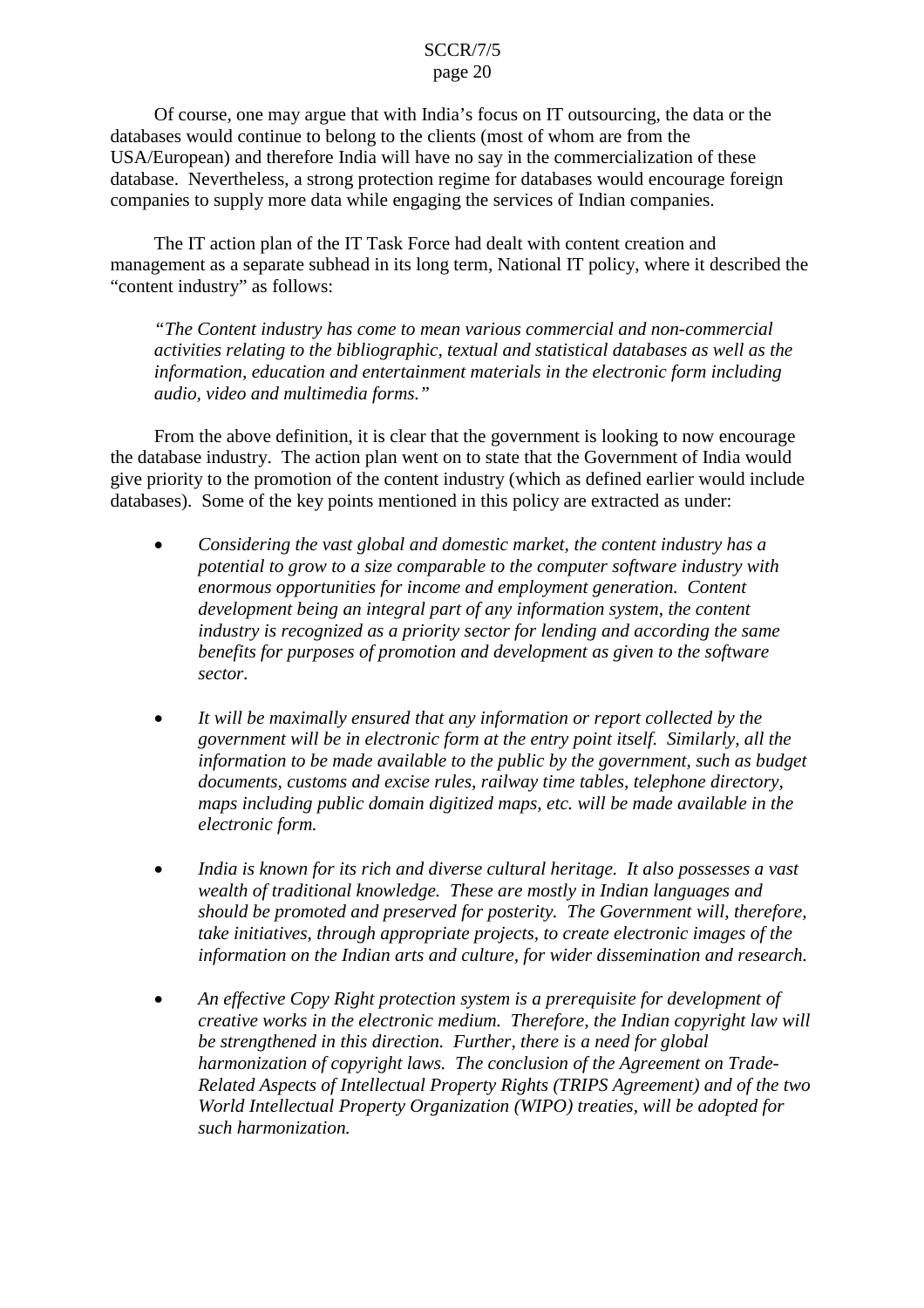- <span id="page-22-0"></span> *related to linguistic, social and cultural aspects of the people by the public or*  There is a need to promote and encourage hosting of non-commercial materials *private organizations. The Government will take initiative for providing Websites, free of cost, for such purposes.*
- *Any information hosted on these sites will follow the guidelines evolved by the*  Government will encourage and promote Indian companies and organizations to *host their contents only on Web servers located in India with Indian domain addresses and these will be made available at internationally competitive prices. Government in association with the Industry.*
- For enabling Inter-operability between equipment, data, practices and *procedures, Standards will be evolved to integrate hardware, software and communication systems and to exchange information across boundaries of different systems.*
- *Creation of knowledge bases requires trained manpower for collection, compilation, analysis and production of value added information products and services. Specialized training programmes, through existing institutions, will be initiated to meet the requirement of trained professionals in these areas. Traditional curriculum being offered by the universities and educational institutions in various fields related to content industry will be suitably modified, such as library science, journalism and mass communication.*
- *Multimedia and Internet are the foundations of the future content industry. Creation of multimedia products require specialists in multimedia designing, editing, programming, etc. Training programmes for these core professionals in multimedia, will be initiated in Engineering Colleges, Polytechnics and other concerned institutions.*
- (b) Projections for the Indian Database Industry:

 It is important to note that the government, in its strategic policy for the IT industry, industry has tremendous potential.<sup>50</sup> included "database services" within the ambit of IT-enabled services and projected that with adequate incentives being given to this sector, this sector could yield revenues of about 6500 crores by 2008 and employ approximately 100,000 people.<sup>49</sup> This clearly shows that the

<sup>&</sup>lt;sup>49</sup> see http://it-taskforce.nic.in/vsit-taskforce/bbr3/chap1.htm–visited on January 9, 2002.

 databases. The analysis of this database index shows that though the major contributors of are steadily increasing. The figures must have increased considerably since then. See B.G. NISSAT, a government agency is involved in compiling an inventory of indigenous database efforts. This effort titled INDAB (Indigenous database) had in 1997 built a database containing 398 records providing information on 202, indexing/abstracting services and 113 indigenous databases are government departments and  $R \& D$  units, the participants from the private sectors Sunder Singh, National Information System for Science & Technology, DSIR, New Delhi, *"Indigenous Databases and Information Products/Services,"* See http://itt.nissat.tripod.com1/itt9702/infoprod.htm.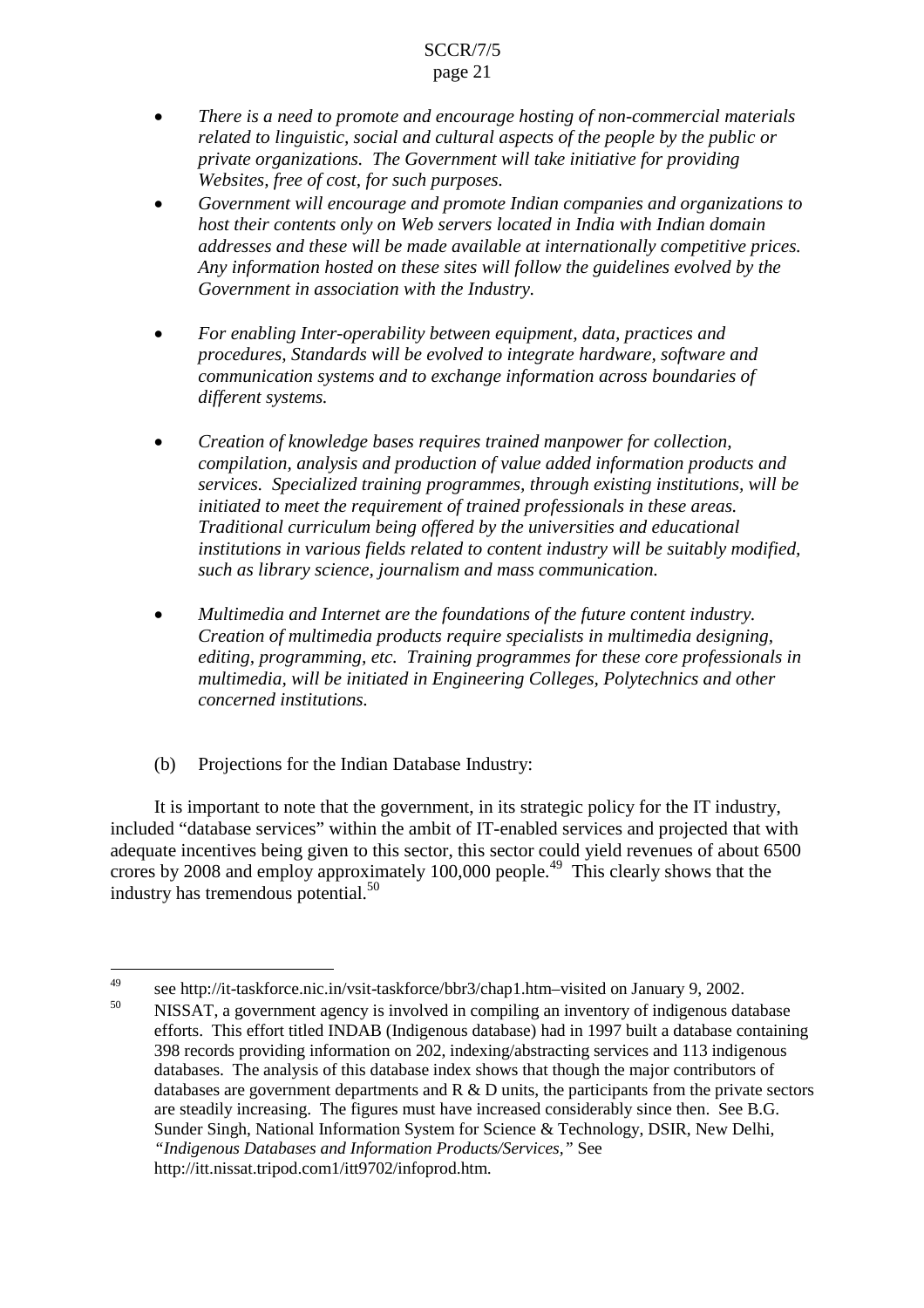### <span id="page-23-0"></span>II. LEGAL RESPONSE: INTERNATIONAL

The international legal community is on the issue of the quantum and quality of protection that should be accorded to the database industry. The European Union (EU) with its aim to bolster its database industry, which had been lagging behind its counter-part in the United States of America (USA) has assumed a protectionist stance with its Directive.<sup>51</sup> In order to provide sufficient incentives to investors in the database industry, the European Commission (EC) has put into place a two-pronged protection for databases.

Firstly the EC with its Directive ironed out the differing standards of copyright protection available in the Member countries. The threshold for copyright protection has been uniformly set at the "author's own intellectual creation." However it has been made clear that copyright protection for databases provided for by this Directive shall not extend to their contents and shall be without prejudice to any rights subsisting in those contents themselves.

 of the contents of the database. Interestingly, the accrual of a *sui generis* right to the database prior art; rather it accrues on merely showing that there has been qualitatively and/or The more far-reaching protection, which the Directive grants to databases, was the creation of a *sui generis right* of the database owner in the contents of the database. Thus the database owner was effectively granted an exclusive property right in the contents of the database to prevent unauthorized extraction and reutilization of the whole or substantial part maker does not require the showing of a creative achievement or a novel contribution to the quantitatively a substantial investment in the obtaining, verification or presentation of the contents.

 and collection of the contents. On this issue the Directive has come in for a lot of criticism and commentators have gone to the extent of saying that the fear of market failure and of The rationale behind this right is set out in the Recitals to the Directive, which states that the Directive seeks to safeguard the position of the database makers against misappropriation of the results of the financial and professional investment made in obtaining chronic under protection that initially motivated the quest for a *sui generis* regime to protect electronic databases has thus given way to the creation of "mini-monopolies over information."<sup>52</sup>

 outweigh the rights that might accrue to the lawful user. Thus it is contended that under the EC Directive has also been criticized for a number of other reasons. It is argued that the Directive in its zeal to stimulate the database industry has failed to uphold the fair dealing and public good exceptions. Though the Directive strives to establish rights and obligations for the lawful users, however they are couched in such terms that the obligations certainly EC Directive, the most borderline and suspect of all the objects of protection ever to enter the universe of intellectual property discourse–raw data, scientific or otherwise–paradoxically

<sup>&</sup>lt;sup>51</sup> Directive 96/9/EC of the European Parliament and of the Council of March 11, 1996, on the legal protection of databases

<sup>&</sup>lt;sup>52</sup> Debra B. Rosler, The European Union's Proposed Directive for the Legal Protection of Databases: A New Threat to the Free Flow of Information, 10 High Tech. L. J. 105 at 138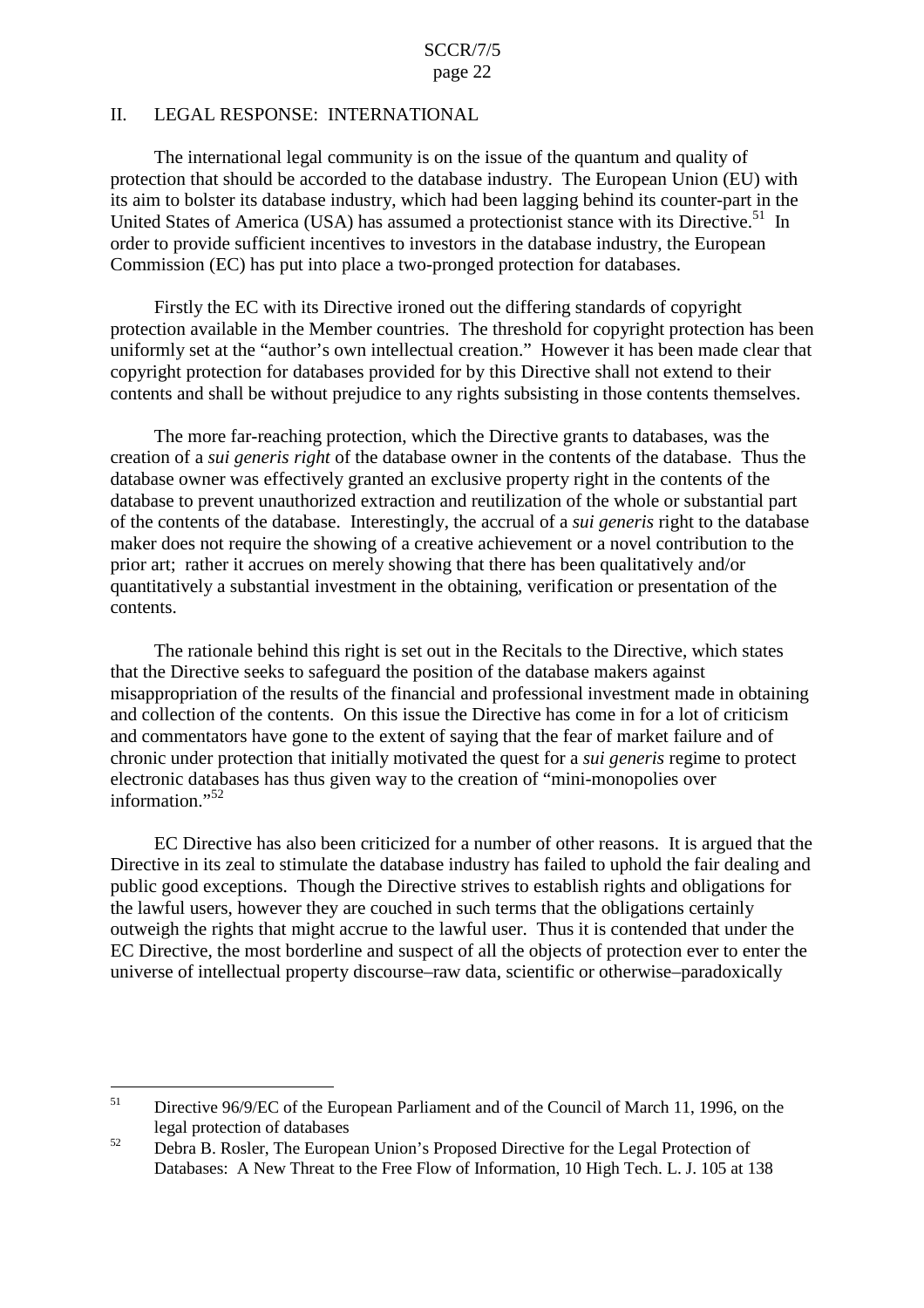obtains the strongest scope of protection available from any intellectual property regime except, perhaps, for the classical patent paradigm.  $53$ 

 investment in updating, improving, or expanding an existing database can look forward to It is also contended that the Directive has effectively vested with the database maker an exclusive property right for "a virtually unlimited duration." Though the term of the *sui generis* right in a database has been fixed at fifteen years, any substantial change in the database would qualify it for its own term of protection. Such substantial change has to be evaluated qualitatively or quantitatively in terms of the successive additions, deletions or alterations, which would result in the database being considered to be a substantial new investment. Since there are no limits to the number of quantitative or qualitative changes that will qualify for such extensions, and any publisher who continues to make a substantial perpetual protection thus effectively abolishing the public domain.

and the Council agrees to extend protection.<sup>54</sup> The non-EU database industry fears that the database owners. In spite of all the criticisms, the Directive with its reciprocity provisions has triggered off strong demands from the database industry across the world for similar protective regimes. The Directive denies protection to databases created outside the EU unless the country of origin offers "comparable protection" to databases created by the EU nationals or residents failure to reciprocate the protection afforded by the EU would render their databases open for wholesale piracy in Europe. Responding to the demand of the database industry, there have already been legislative attempts in the United States of America to extend protection to

In fact the need to enact a law in order to provide protection to compilations of information was felt much before the EC Directive, when the United States' Supreme Court in Feist v. Rural Telephone, overruled the *'sweat of the brow'* doctrine for copyright protection of factual compilations. The Court held that the criterion of originality is a Constitutional mandate and though not stringent, has to be satisfied.

 creativity. The Court raising the threshold of originality to more than a *de minimis quantum*  Thus it was decided that there is no copyright in Rural's white pages holding that the end product is a garden-variety white pages directory, devoid of even the slightest trace of of creativity held that though Rural's selection of listings is selection of a sort, but it lacks the modicum of creativity necessary to transform mere selection into a copyrightable expression.

Following Feist, the database industry in the United States of America (USA) was already lobbying for an effective database protection regime, which received a further impetus with the passage of the EC Database Directive.<sup>55</sup> Though there is a consensus amongst the concerned parties that there is a need for adequate protection for the database industry, the

<sup>&</sup>lt;sup>53</sup> J H Reichman, Charting the Collapse of the Patent-Copyright Dichotomy: Premises for a Restructured International Intellectual Property System, 13 Cardozo Arts & Enter. L. J. 480 at 488-489

<sup>&</sup>lt;sup>54</sup> Directive 96/9/EC of the European Parliament and of the Council of 11 March 1996 on the legal protection of databases–Recital 56: third country protection must be "comparable;" Art 11(3): European Council (on proposal from the Commission) the determination on comparable protection and agreement to extend protection is made by the

<sup>&</sup>lt;sup>55</sup> Amanda Perkins, *"United States Still No Closer to Database Legislation"* (2000) EIPR 366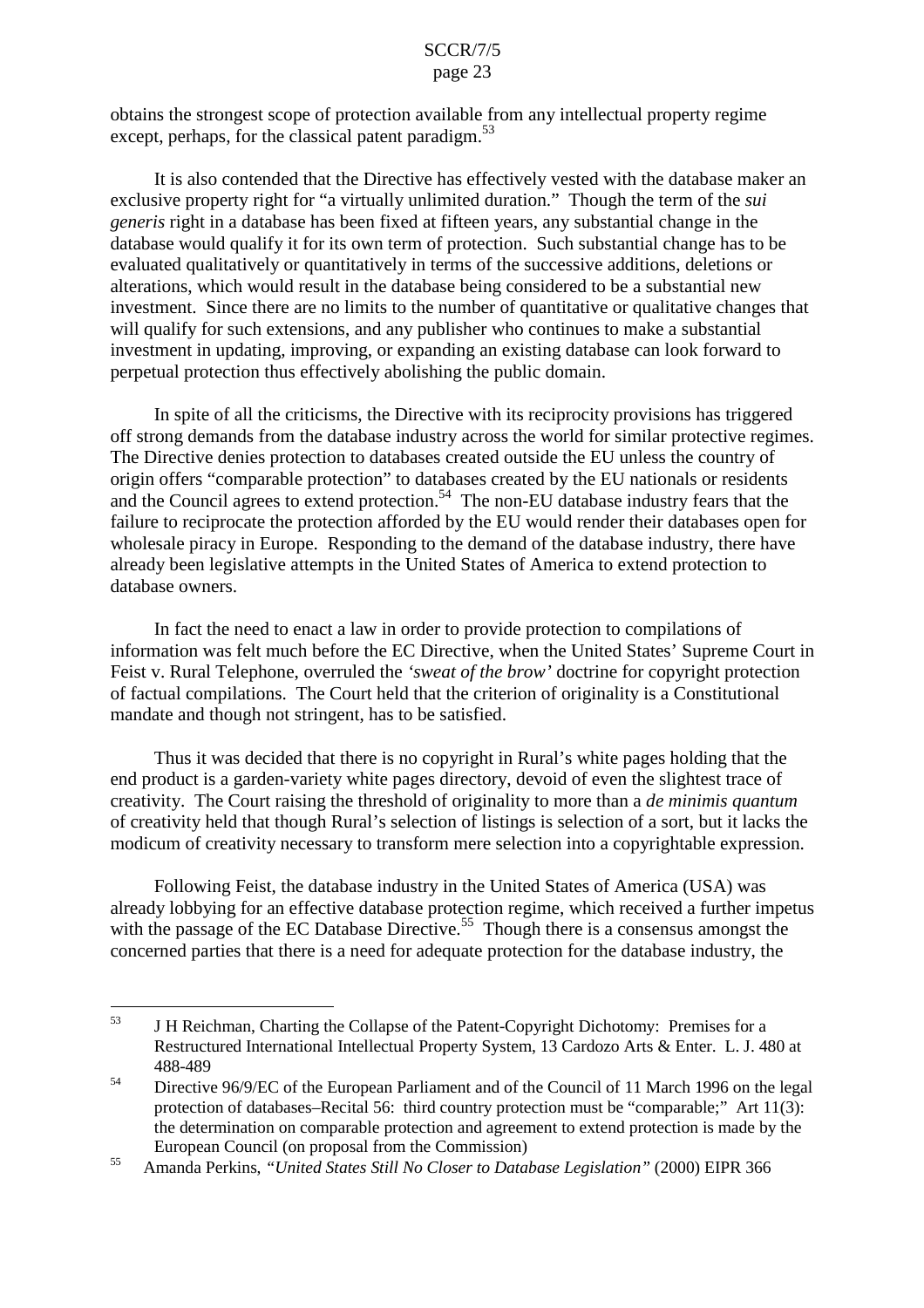However, following stiff opposition from the academic and scientific community against the form of protection has been a contentious issue. The congressional bill H.R.  $3531^{56}$  with an intent to "promote investment and prevent intellectual property piracy with respect to databases" proposed a new hybrid *sui generis* right distinct from and additional to copyright. protectionist stance of the bill, the same was not even put to vote.

 H.R. 354 titled "Collections of Information Anti-Piracy Act" and H.R. 1858 titled "The protection. Since it is certain that any grant of *sui generis* right to the database owners would Currently there are two versions for the proposed database legislations in the USA. The Consumer and Investor Access to Information Act of 1999." A perusal of the proposed legislations clearly reflects the divergent approaches prevailing in the USA vis-à-vis database be unconstitutional, the USA models for database protection are based on the law of unfair competition.<sup>57</sup>

 Directive as it renders making available of all or a substantial part of a 'Collection of unfair competition model as the intent is to protect investments through the creation of an indirect property right and not to forbid unfair conduct. The scope of liability under the Antipiracy Bill is undoubtedly narrower than the EC information,' unauthorized only if it causes material harm to the original database maker's primary or relative market. Similarly, extraction is also prohibited if it causes material harm to the primary market. However the Antipiracy Act has been criticized for not being a true

formalities. The Access Bill on the other hand, is more of a true unfair competition model as it focuses on unfair conduct, that is, it forbids the duplication another's database and selling and distributing the same in commerce in competition with the original database. This prohibition is no doubt narrower than the Antipiracy bill much to the delight of the research and academic

 other hand creates full immunity for scientific, educational or research purposes whether for maker Furthermore, the Antipiracy bill contains a general fair use permission which permits making available or extracting in both commercial and non-profit contexts, if it is reasonable and for delineated purposes such as comment, criticism, teaching, research, etc. The bill also contains a specific exemption for non-profit educational, scientific or research purposes only if their activity does not harm the database maker's primary market. The Access Bill on the profit or non-profit. Thus even substantial market harm to the database maker would be permitted so long as the conduct is not for the purpose of competition with the database <sub>56</sub> Database Investment and Intellectual Property Antipiracy Act of 1996 was introduced by

Representative Carlos Moorhead on May 23, 1996.

 $57$  Supra note 5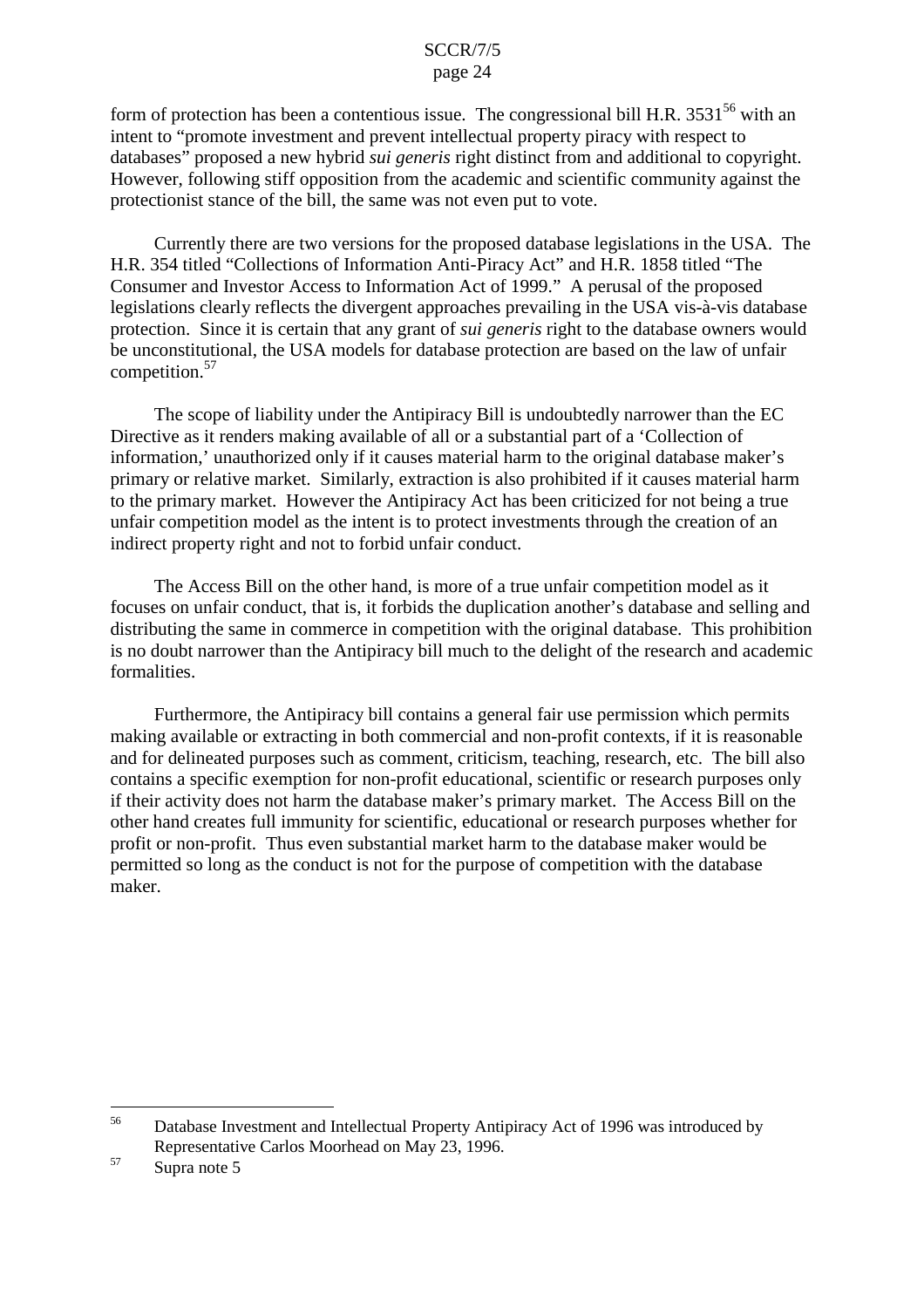# <span id="page-26-0"></span>III. INDIA: EXISTING LEGAL REMEDIES

The forms of protection available in India to the database providers are enumerated hereunder:

- $\bullet$  Copyright protection
- Law of contracts
- Information Technology Act, 2000
- Technological measures for electronic databases

# (a) Copyright Protection

databases."<sup>58</sup> The Indian copyright law thus specifically recognizes copyright protection for The Indian Copyright Act 1957 provides an inclusive definition of "literary works" so as "to include computer programmes, tables and compilations including computer compilations and computer databases as literary works. Copyright has been defined in the Indian law to include several exclusive rights vested with the owner of the work, namely:

- right of reproduction in any material form including the storage on any medium by electronic means;
- right of publication:
- right of communication to the public or public performance;
- right to make a film or sound recording;
- right to make translations or adaptations.

creating the database. Under the Indian law, the author in relation to a database would either be the creator or if the same is computer-generated then under section  $2(d)(vi)$ , the person who causes the work to be created. This would mean the person who takes the initiative and responsibility for

It is pertinent to mention that India itself being a commonwealth country follows the "sweat of the brow" doctrine. The Indian courts have therefore protected compilations involving minimal originality stating that "no man is entitled to steal or appropriate for himself the result of another's brain, skill or labor even in such works."<sup>59</sup> This rationale was followed in several cases and it was held that a compilation of addresses developed by any one by devoting time, money, labor and skill though the source may be commonly situated amounts to a 'literary work' wherein the author has a copyright.<sup>60</sup>

In the first ever instance of copying of electronic databases, the Delhi High Court has been instrumental in injuncting an Italian infringer who had copied the plaintiffs online herbal database onto its Website, hosted by an American ISP. Pursuant to the Delhi High court restraining order, which was brought to the notice of the concerned ISP located in the USA,

 $58$  Section 2(o) of the Copyright Act, 1957.

 $^{59}$  Govindan v Gopalakrishna AIR 1955 Madras 391

Burlington Home Shopping Pvt. Ltd. v Rajnish Chibber & Anr. 1995 PTC (15) 278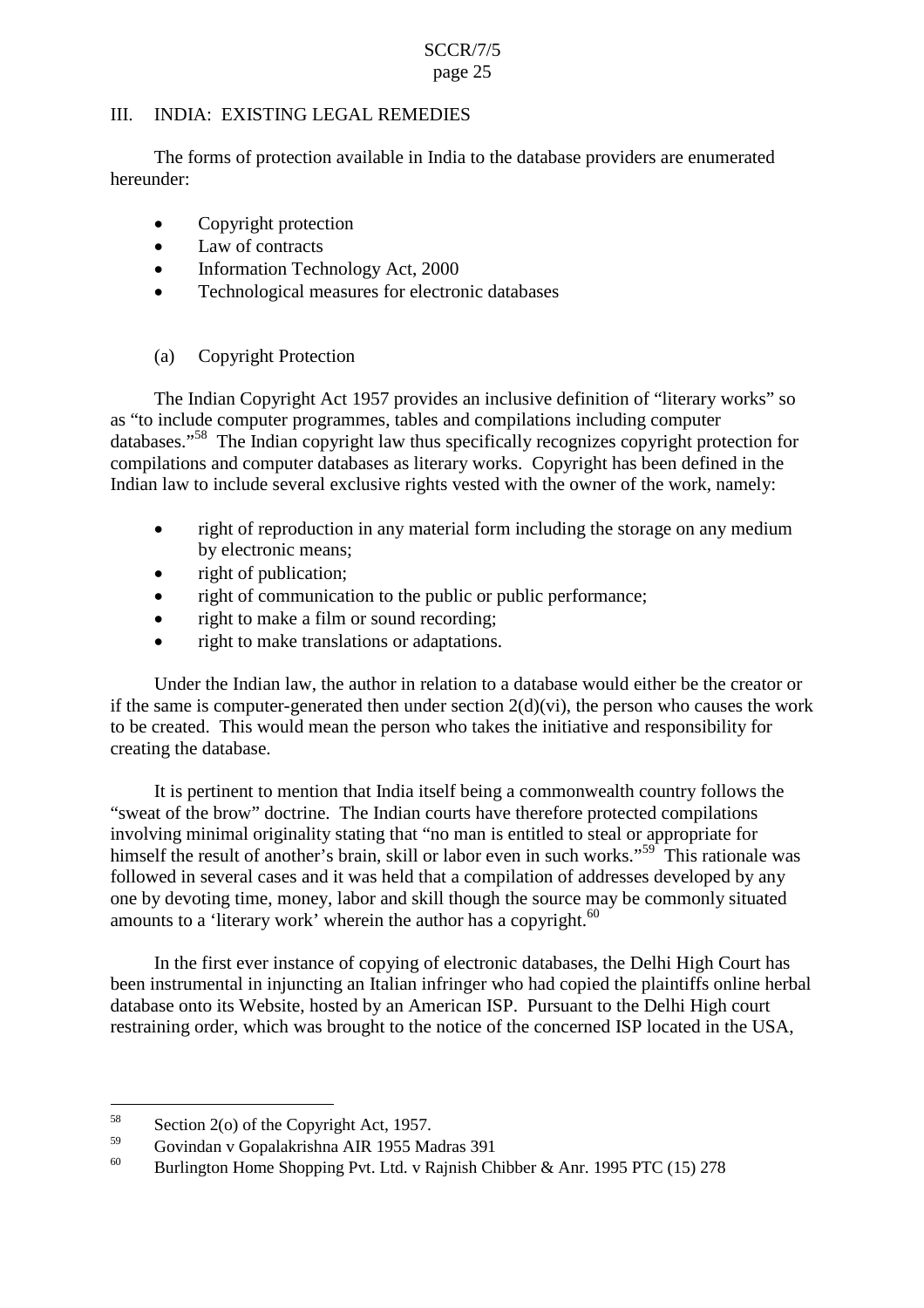the ISP removed the infringing content on its own accord and furnished the complete details of the infringer, who had rented space on the ISP's Website.<sup>61</sup>

Despite the strong protection that had hitherto been offered to databases by the Indian judiciary, in a recent case involving law reports,62 the Delhi High Court preferred to follow the Feist standard of 'a modicum of creativity' and denied protection to copy-edited judgments. The court held that changes consisting of changes of spelling, addition of quotations and corrections of typographical mistakes are trivial and no copyright exists therein.

 The plaintiffs had also pleaded that the entire law report is a compilation or a database and entitled to copyright protection because it involved selection, collation, arrangement and coordination of various judgments which requires tremendous input of skill, labor, discretion, judgment and expenditure. Though the court did not give a specific finding on this point, but the eventual refusal to grant an injunction against the defendants suggests that the court disapproved the Plaintiffs' assertions.

 global harmonization of copyright laws through the adoption of the TRIPS Agreement and the Therefore it seems that the Delhi High Court has raised the threshold of the requirement of originality from that of skill, labor and judgment to a minimum level of creativity, which most databases would not be able to satisfy. Thus, there is bound to be a strong argument that since the law of copyrights has failed to protect the collections, there should be an alternate stronger protection. In fact it has been acknowledged by the IT Taskforce in its proposed National IT Policy<sup>63</sup> that effective copyright protection system is a pre-requisite for development of creative works in the electronic medium and thus there is a need to strengthen the Indian copyright law in this direction. It has been further suggested that there is a need for two WIPO Treaties.

# (b) Contractual Protection

 The law of contracts complements copyright law in so far as database protection is the contractual obligations as deemed fit by the database provider. Thus, if the end-user concerned. With the advent of online databases, it is possible to make the end-user agree to infringes any of the obligations stipulated in the contract, it could amount to breach of contract under The Indian Contract Act, 1872.

# (c) Information Technology Act

 "Electronic databases" are also protected by the newly enacted Information Technology Act, 2000. Section 43 of the Act reads as:

<sup>&</sup>lt;sup>61</sup> Himalaya Drug Company Vs. Sumit, Suit No.1719 of 2000.

Eastern Book Company & Ors. v Navin J. Desai & Anr.

 Information technology and Software Development available at http://it-taskforce.nic.in/vsit-<sup>63</sup> IT Action Plan (Part III): Long Term National IT Policy proposed by the National Taskforce on taskforce/actplan3/chap5.htm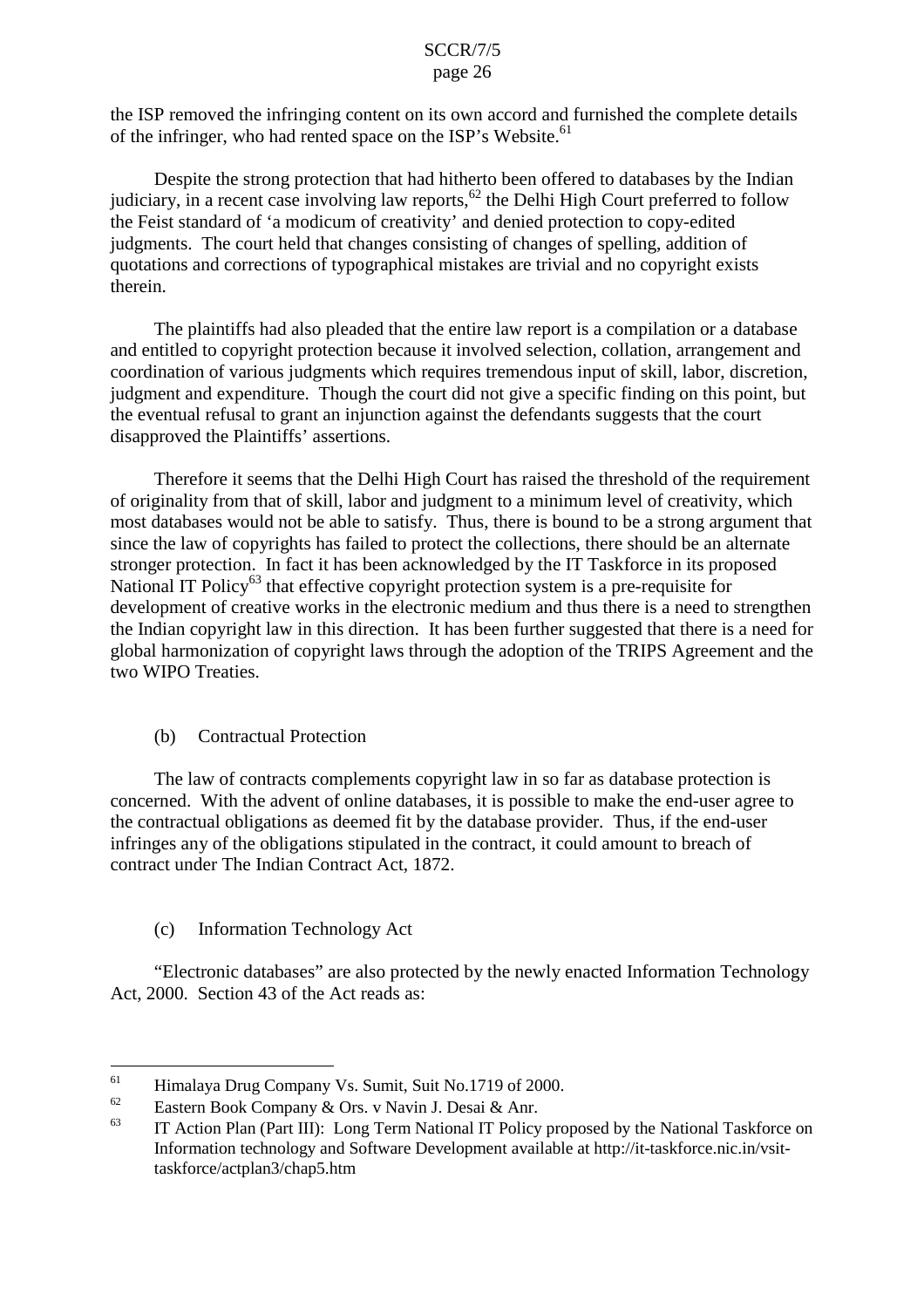"*43. Penalty for damage to computer, computer system, etc.*–If any person without the permission of the owner or any other person who is in charge of a computer, computer system or computer network,–

 $(a)$  …

(b) downloads, copies or extracts any data, computer database or information from such computer, computer system or computer network including information or data held or stored in any removable storage medium;

 crore rupees (approximately US\$20,000) to the person so affected." he shall be liable to pay damages by way of compensation not exceeding one

"Computer databases" have been given a wide definition<sup>64</sup> and means "representations" being prepared or have been prepared in a formalized manner or have been produced by a electronic databases is a broad one. of information, knowledge, facts, concepts or instructions in text, image, audio, video that are computer, computer system or computer network and are intended for use in a computer, computer system or computer network." On similar lines, data has also been defined<sup>65</sup> to mean "a representation of information, knowledge, facts, concepts or instructions which are being prepared or have been prepared in a formalized manner, and is intended to be processed or has been processed in a computer system or computer network, and may be in any form (including computer printouts magnetic or optical storage media, punched cards, punched tapes) or stored internally in the memory of the computer." Though the provision has not been subjected to judicial interpretation, it can be observed that the protection extended to

It is pertinent to mention that not only is there no requirement for the databases to be original but also the IT Act does not contain any 'fair dealing' exceptions to infringement as provided in the Copyright Act 1957. Furthermore there is no requirement that at least a substantial amount of the work should be downloaded, copied or extracted. Thus, even insubstantial amounts of information is protected by the IT Act. In fact "mere data" has also been extended protection against unauthorized downloading, copying or extraction.<sup>66</sup>

(d) Protection of Technological Measures

 authors in connection with the exercise of their rights under that Treaty or under the Berne Lastly, the digital revolution has provided in the hands of the database providers various tools to control the access and free-riding appropriations from their databases, such as encryption devices, etc. In this context it is pertinent to mention that the WIPO Copyright Treaty 1996 obligates the members to provide adequate legal protection and effective legal remedies against the circumvention of effective technological measures that are used by Convention and that restrict acts, in respect of their works, which are not authorised by the authors concerned or permitted by law.

Explanation (ii) to Section 43 of the Information Technology Act 2000.

 $^{65}$  Section 2 (1) (o) of the Information Technology Act 2000.

<sup>&</sup>lt;sup>66</sup> It is pertinent to note that the definition of data is wide enough to include any data that is in electronic form.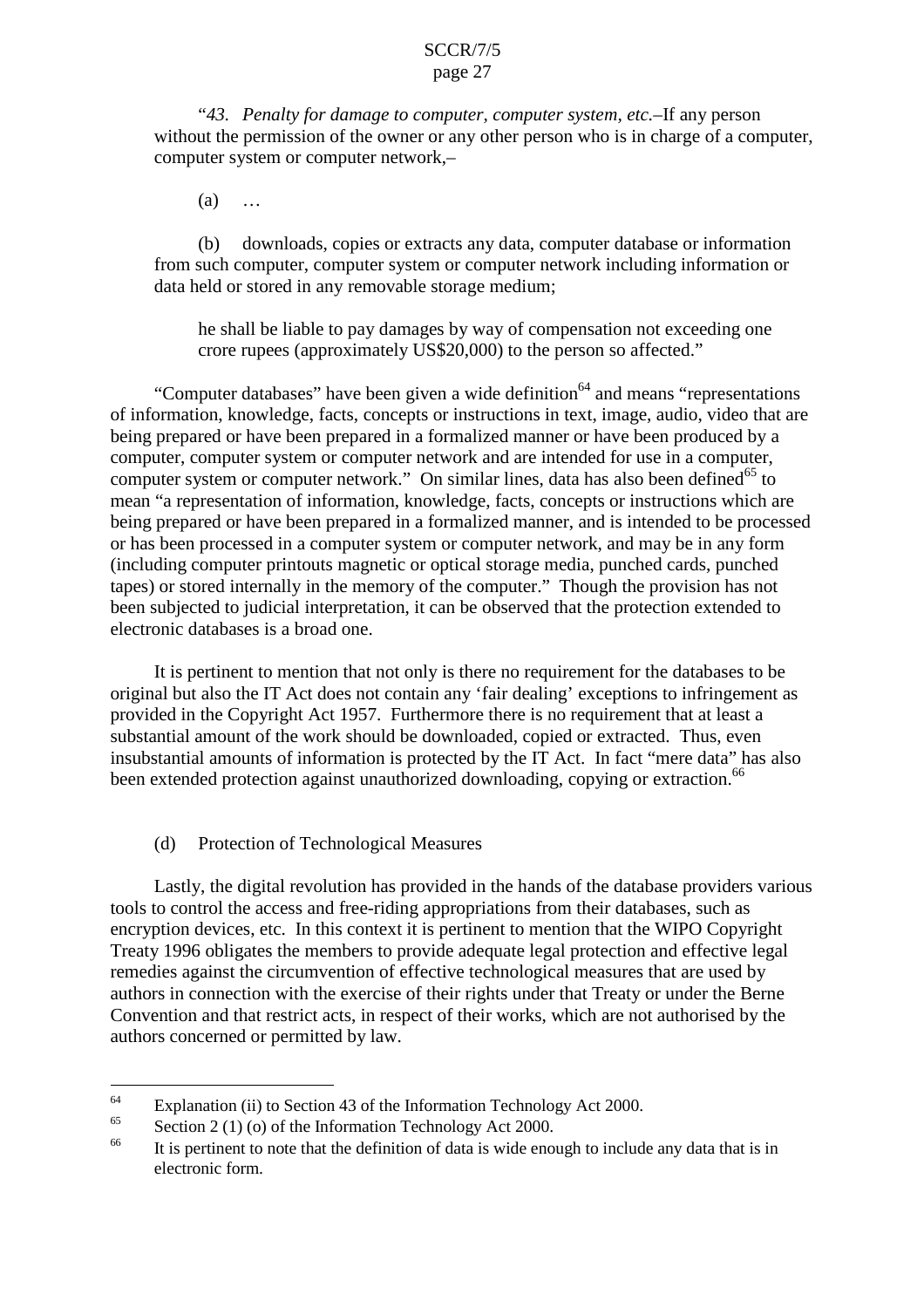<span id="page-29-0"></span> technological measures would also be enhanced. In fact, database owners are already deploying various technological measures including encryption watermarks, etc. For example making its TKDL Website accessible.<br>
(e) Unfair Competition Although the Copyright Act 1957 in its present form does not provide legal remedies against the circumvention of technological measures, the impending amendment in the law is expected to incorporate such a provision. In fact the Drafting Committee set up by the Core Group on Amendments to the Copyright Act, 1957 has in the draft amendments incorporated a section<sup>67</sup> for the "Protection of Technological Measures." Therefore, if and when the Copyright Act is amended to include the said provision, the protection of databases through NISCOM (National Institute of Science and Commerce) plan to deploy these measures while

The law of unfair competition or misappropriation is also proposed as an effective remedy for database protection. This is one method of the protection of databases, which has the backing and support of the scientific and academic community. In fact there are pending legislations in the United States of America for the protection of databases based on the law of unfair competition.

 However, the Indian courts have not yet recognized the residuary right to unfair competition. However the Monopolies and Restrictive Trade Practices Act, the Consumer Protection Act and the various Intellectual Property statutes have inherent statutory provisions based on the law of unfair competition.

 regime. However the exact scope and modalities of this regime will need to be worked out From the above, it can be seen that the Indian legal regime is not fully adequate to cater to the emerging database industry; we therefore need to think in terms of a *sui generis*  extensively and is not within the scope of this paper.

 intention of circumventing an effective technological measure applied for the purpose of protecting any of the rights conferred by this Act, or possesses such a device for the said Section 65A of the Draft Amendments recommended by the Drafting Committee in its meeting held on July 29, 2001, which reads as "(1) Any person who procures or uses any device with the purpose shall be punishable with imprisonment which may extend to two years and shall also be liable to fine." 67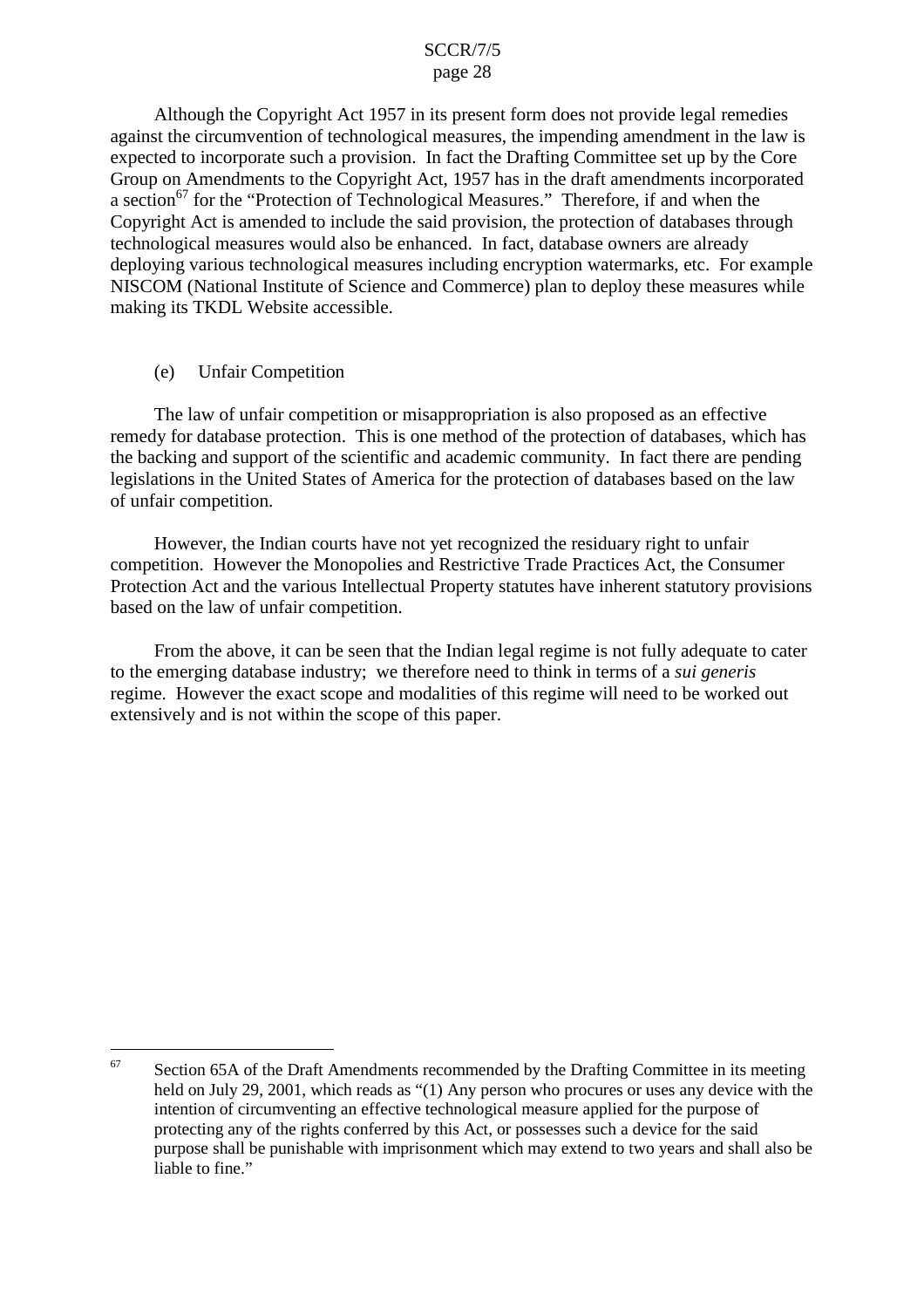# <span id="page-30-0"></span>**CONCLUSION**

The economic justification for the Intellectual and Industrial Property Rights (IPRs) have from their very inception revolved around the "incentive" argument. It has been contended by the proponents of IPRs that the creation of inventions and various works, which are protected by these rights calls for protection against infringement; otherwise the incentive to invest time and other resources in the creation of such products is lost. The "incentive" argument has resulted in the evolution of various new rights to help protect various new works.

 is geared towards protecting investments, irrespective of their literary or inventive merit. In adequately. Indeed, from a system that had evolved to protect the creative works of authors, inventors and artists, the Intellectual property system has now come to embody a system that today's context, economic imperatives mandate that "information goods" be protected

 adequately. The only drawback of extensive protection would be the problem of access to these heightened in the case of developing countries (such as India), where the psyche of the social works by the academic/scientific community.<sup>68</sup> This problem of potential non-access is and economic thinkers has always been against the grant of intellectual property rights.

 The "incentive argument" in these countries does not augur well either with the scientific and academic communities or with the general populace. One of the reasons for this dislike of the IPR system is that these are considered as alien concepts imposed by the capitalist economies. The problem is aggravated in the context of "database" rights, since the traditional argument that stronger Intellectual Property Regimes would facilitate the transfer of technology to the developing countries does not hold good in the case of the "database" industry, where the key subject matter is "data."

 TRIPS Agreement had brought about many changes in the Indian psyche towards Intellectual Like all other developing nations, India has also had a history of continuously opposing any increase in the scope of intellectual property protection. Although the advent of the Property Rights, the recognition for new forms of intellectual property rights still remains a very contentious issue.

 of the domestic industry need to be protected new forms of protections are generally granted. Over the years, India has felt the need for new forms of protection. Excellent examples where India is proactively working towards increased protection would be areas such as traditional knowledge<sup>69</sup> and geographical indications.<sup>70</sup> Thus, where it is felt that the interests

 There is no gainsaying the fact that the database industry in India is a rapidly growing one. In fact, specific projects recognizing the need for database creation are now emerging in

 $\frac{68}{69}$  This argument has been substantially elaborated upon in the chapter titled "Issues"

In fact, a first draft of a proposed legislation in this area has already been completed. In fact, in the Draft Science Policy Document (Science and Technology Policy–October 29, 2001), it was stated that IPR systems that protect innovations raising out of traditional knowledge generation will be evolved.

 $70$  The Geographical Indications Act has already been passed and is yet to be notified.